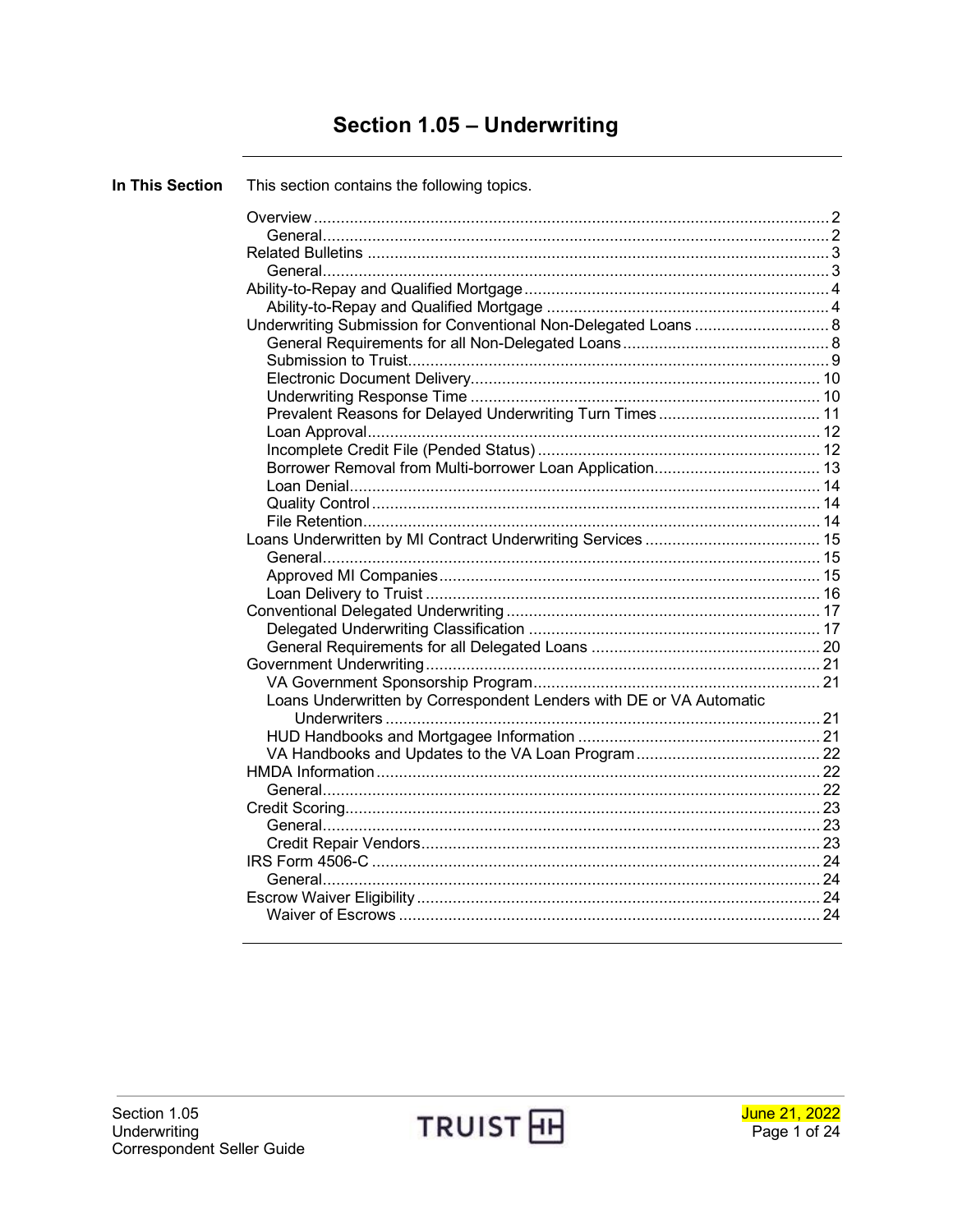<span id="page-1-1"></span><span id="page-1-0"></span>**General** • Truist underwrites agency and investor loans to both traditional and automated underwriting guidelines.

- Truist requires an underwriting fee of \$500 for any loan submitted for underwriting.
- This underwriting fee is applicable for all first mortgage loan submitted to Truist for underwriting. This fee will be netted from your wire at the time of funding.
- Truist will require the underwriting fee in addition to the document review fee. As a reminder, we will net the document review fee from your wire.
	- The underwriting fee is not charged in addition to the Non-Delegated Division document review fee.
- We require the \$500 underwriting fee for withdrawn and denied loans which we underwrite for delegated lenders. These fees will be billed on a monthly basis.
- Product descriptions included in this Seller Guide address the unique details of each loan program.
- All loans must conform to the underwriting guidelines set forth in this Seller Guide or in Correspondent Bulletin updates revising or clarifying underwriting guidelines.
- Loans are approved by a Truist underwriter prior to settlement or by Correspondent lenders who have been granted delegated underwriting authority by Truist Bank.

References:

- See the *Subordination guidelines* within the [Section 1.26: Subordination of](https://www.truistsellerguide.com/manual/cor/general/1.26SubordinationofSunTrustSecondMortgageLoans.pdf)  Truist [Second Mortgage Loans](https://www.truistsellerguide.com/manual/cor/general/1.26SubordinationofSunTrustSecondMortgageLoans.pdf) for information on delegated underwriting as it relates to subordinate financing.
- Reference: See the [Section 1.19: Fraud Prevention Guidelines](https://www.truistsellerguide.com/manual/cor/general/1.19FraudPreventionGuidelines.pdf) for information on fraud prevention.
- The Correspondent Loan Purchase Agreement outlines that Correspondent lenders are solely responsible for ensuring that each mortgage loan sold to Truist is originated in compliance with all applicable federal, state, and local laws, rules and regulations, including the USPAP and the FACT Act.
- The applicable mortgage loan files must contain evidence of such compliance with the USPAP and the FACT Act.
- Correspondent lenders are encouraged to consult their legal counsel for further interpretation of the Acts.

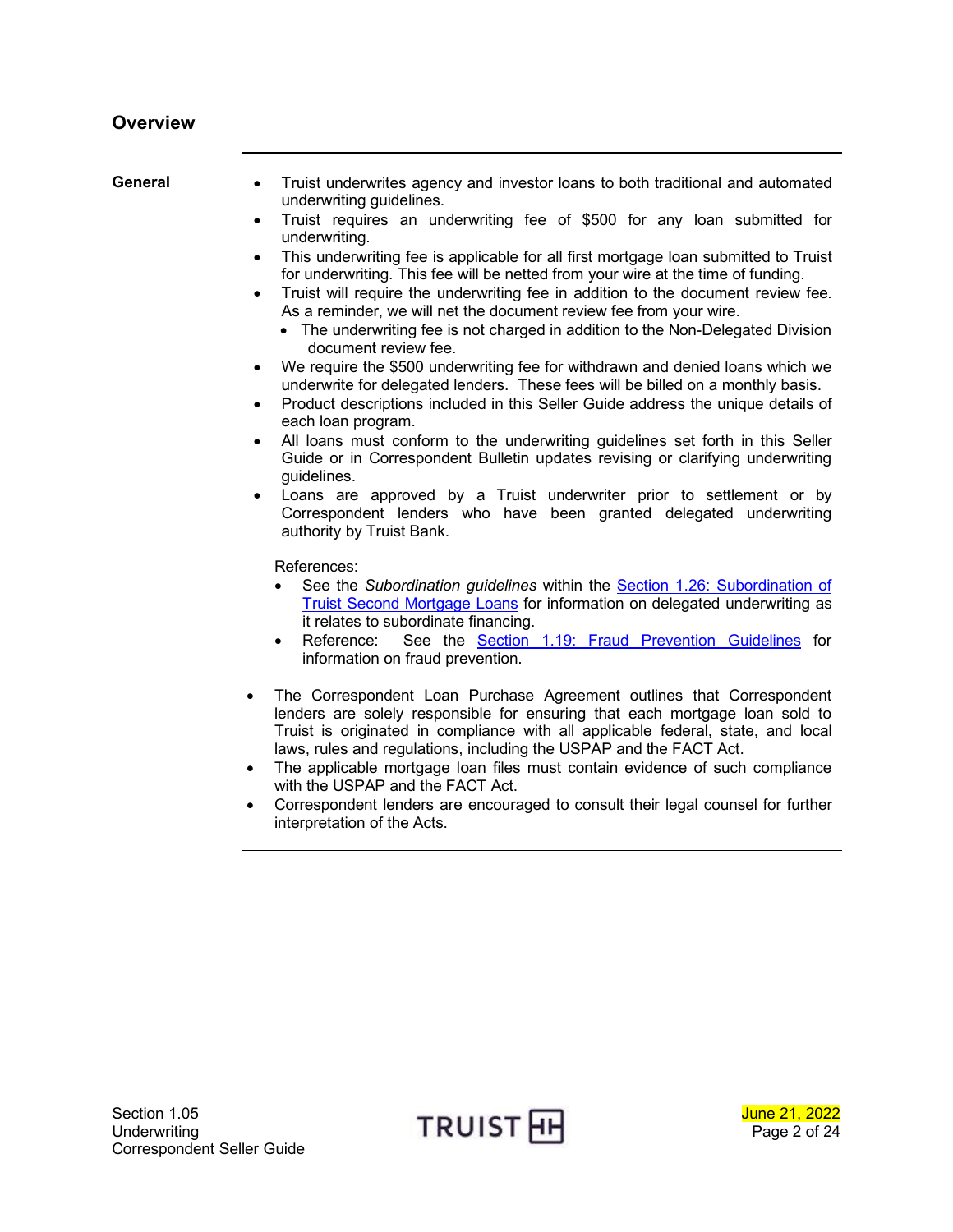### <span id="page-2-0"></span>**Related Bulletins**

<span id="page-2-1"></span>**General** Related bulletins are provided below in PDF format. To view the list of published bulletins, select the applicable year below.

- $\bullet$  [2022](https://www.truistsellerguide.com/manual/cor/bulletins/Related%20Bulletins/2022/CUnderwriting2022.pdf)
- $2021$
- $2020$  $2020$
- $2019$  $2019$

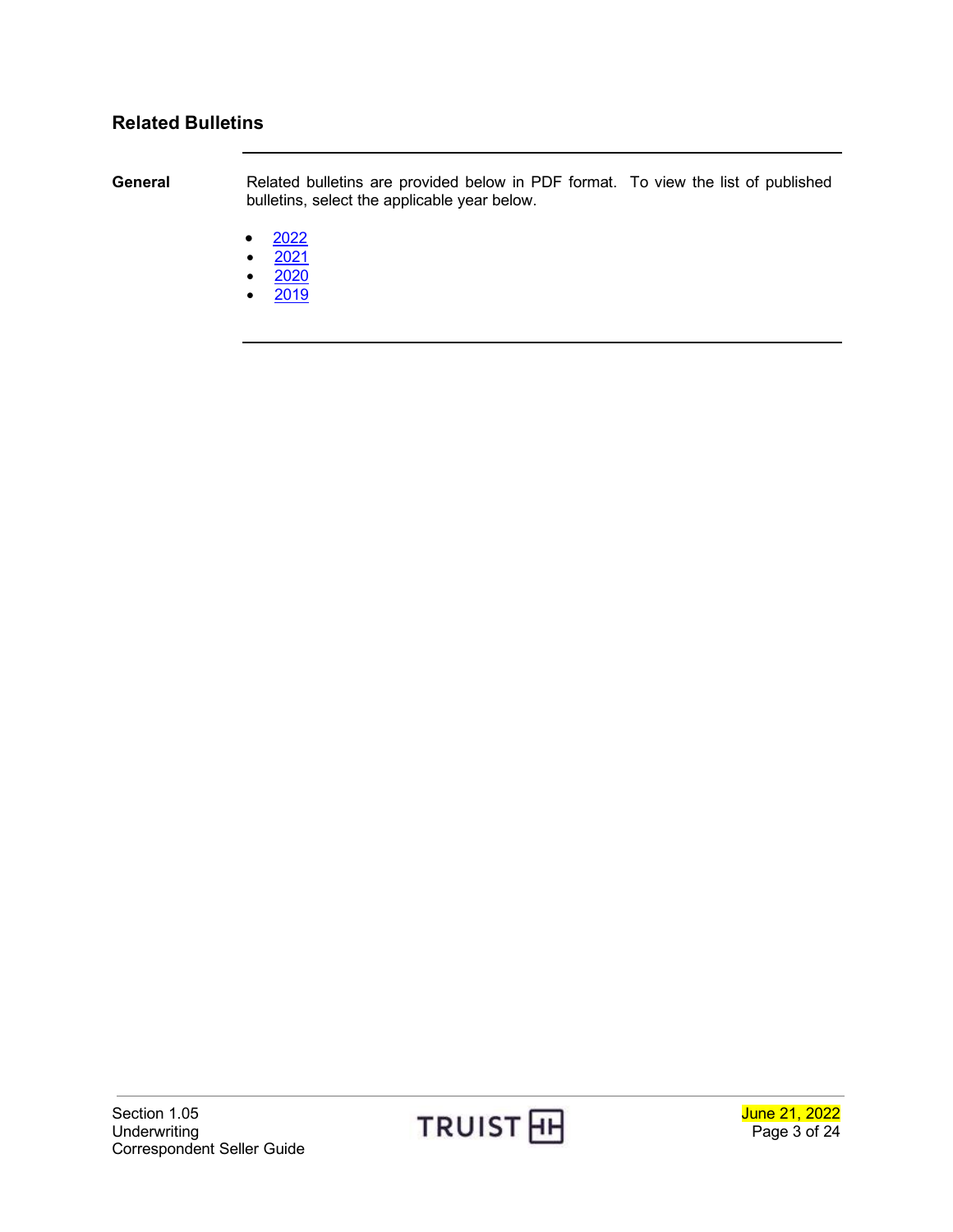### <span id="page-3-0"></span>**Ability-to-Repay and Qualified Mortgage**

<span id="page-3-1"></span>

| Ability-to- |
|-------------|
| Repay and   |
| Qualified   |
| Mortgage    |

#### **Agency Loan Programs**

- The Consumer Financial Protection Bureau (CFPB) recently amended the Qualified Mortgage (QM) requirements of the Ability to Repay (ATR) rule that generally requires lenders to make a reasonable, good faith determination of a borrower's "ability to repay" before originating a mortgage loan and establishes certain protections from liability for "qualified mortgages."
- Lenders must determine that borrowers have a reasonable ability to repay a loan based on consideration and verification of factors indicative of a consumer's credit capacity, including income/assets, employment status, monthly housing payment (PITI, HOAs, and subordinate financing), other debt obligations, DTI, and credit history.
- To be eligible for purchase by Truist:
	- Agency loans with application dates on or after July 1, 2021 must meet the "General QM" definition under the **Revised** General QM Rule.
	- Agency loans with application dates prior to July 1, 2021 that do not meet the "General QM" definition under the **Revised** General QM Rule must be purchased by Truist on or before August 6, 2021.
		- **Exception:** Agency non-AUS and DU single-closing constructionpermanent (CP) loans with application dates prior to July 1, 2021, that do not meet the "General QM" definition under the Revised General QM Rule must be purchased by Truist on or before February 4, 2022.

**Note**: The Revised General QM Rule refers to the CFPB's QM rule in Regulation Z, C.F.R. § 1026.43(e)(2), that became effective on March 1, 2021.

- Every qualified mortgage must:
	- Have a fully amortizing payment (fixed rate or ARM),
	- Have a term of 30 years or less,
	- Not have points and fees in excess of 3% of the loan amount (subject to different standards for lower-balance loans and the permitted exclusion for investment property purchase and rate/term refinance transactions),
	- Have an annual percentage rate (APR) that does not exceed a threshold of 2.25% over the Average Prime Offer Rate (APOR), as of the date the interest rate is set (subject to higher thresholds for loans with smaller loan amounts, for certain manufactured housing loans, and for subordinate-lien transactions),

#### **Notes:**

- For ARMs, with an initial fixed period of five (5) years or less, lenders must calculate the APR using the maximum interest rate that could apply during the first five years after the first payment is due.
- Truist does not purchase manufactured home loans.
- Be eligible for sale to the GSE per published guidelines.

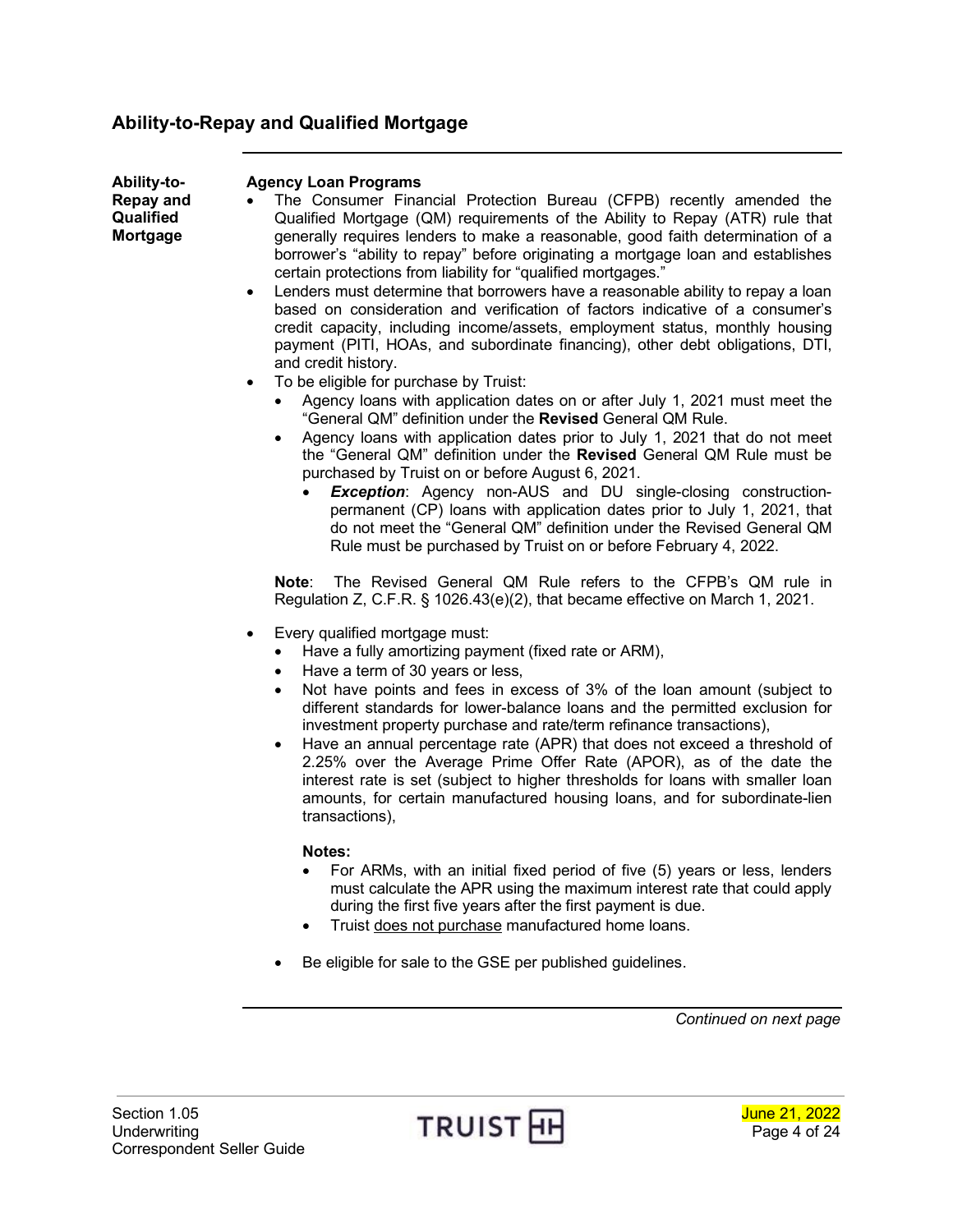#### **Ability-to-Repay and Qualified Mortgage**, Continued

| Ability-to-                         | <b>Agency Loan Programs, continued</b>                                                                                                                                                                                                                                                                                                       |
|-------------------------------------|----------------------------------------------------------------------------------------------------------------------------------------------------------------------------------------------------------------------------------------------------------------------------------------------------------------------------------------------|
| Repay<br>Requirements,<br>continued | Truist may require additional underwriting criteria over and above the terms<br>allowed under the Revised General QM Rule that demonstrate our interpretation<br>of the spirit and intent of the ability to repay requirements. Any additional criteria<br>beyond the Revised General QM Rule requirements will be denoted as an<br>overlay. |
|                                     | Reference: See Section 1.35: Compliance Overview for additional guidance related<br>to Qualified Mortgages.                                                                                                                                                                                                                                  |
|                                     | <b>Non-Agency Loan Programs</b>                                                                                                                                                                                                                                                                                                              |
|                                     | All non-Agency loans, including but not limited to all FHA, all Portfolio product<br>offerings, RD and VA MUST meet the 8 minimum requirements for the "Ability-to-<br>Repay" as outlined below without exception:                                                                                                                           |
|                                     | Truist requires that underwriting for all loans must evaluate and consider at a<br>$\bullet$<br><i>minimum</i> the following eight (8) factors to establish that a reasonable and good<br>faith ability-to-repay determination was made:                                                                                                     |
|                                     | 1. The loan file must fully document and verify the income and assets disclosed<br>and necessary to meet AUS findings, and/or required to complete the<br>transaction per the product/underwriting requirements. The underwriter must<br>validate all documentation meets guidelines.                                                        |

- All income documentation meets or exceeds product/underwriting guidelines. Income calculation must be fully documented in all files based on the appropriate product/underwriting guidelines.
- Assets are fully sourced and seasoned as per product/underwriting guidelines.
- 2. The underwriter must confirm the borrower(s) current employment status and stability/continuance of employment if the employment income is being used in determining repayment ability of the loan (qualifying income).
	- If the application or any supporting documentation in the file indicate that there will be a change in the borrower(s) income source which will impact repayment ability on or after the closing/note date, such as, but not limited to, a borrower(s) application states that the borrower(s) plans to retire within 12 months without obtaining new employment or that the borrower(s) will transition from a full-time to part-time employment, the underwriter must evaluate this information and qualify the borrower on the lowest earnings in all cases.
- 3. The borrower(s) monthly mortgage payment must be qualified based on the maximum qualifying interest rate for the product and for a period of not less than 5 years after note/closing date. All Truist loans will be fully amortizing payments. Refer to the qualifying rate guidelines in the appropriate product description.

*Continued on next page*

**Ability-to-**

Section 1.05 **June 21, 2022** Underwriting  $\begin{array}{ccc} \text{I} & \text{K} & \text{I} \end{array}$   $\begin{array}{ccc} \text{I} & \text{I} & \text{I} \end{array}$   $\begin{array}{ccc} \text{I} & \text{I} & \text{I} \end{array}$   $\begin{array}{ccc} \text{I} & \text{I} & \text{I} \end{array}$   $\begin{array}{ccc} \text{I} & \text{I} & \text{I} \end{array}$   $\begin{array}{ccc} \text{I} & \text{I} & \text{I} \end{array}$ Correspondent Seller Guide



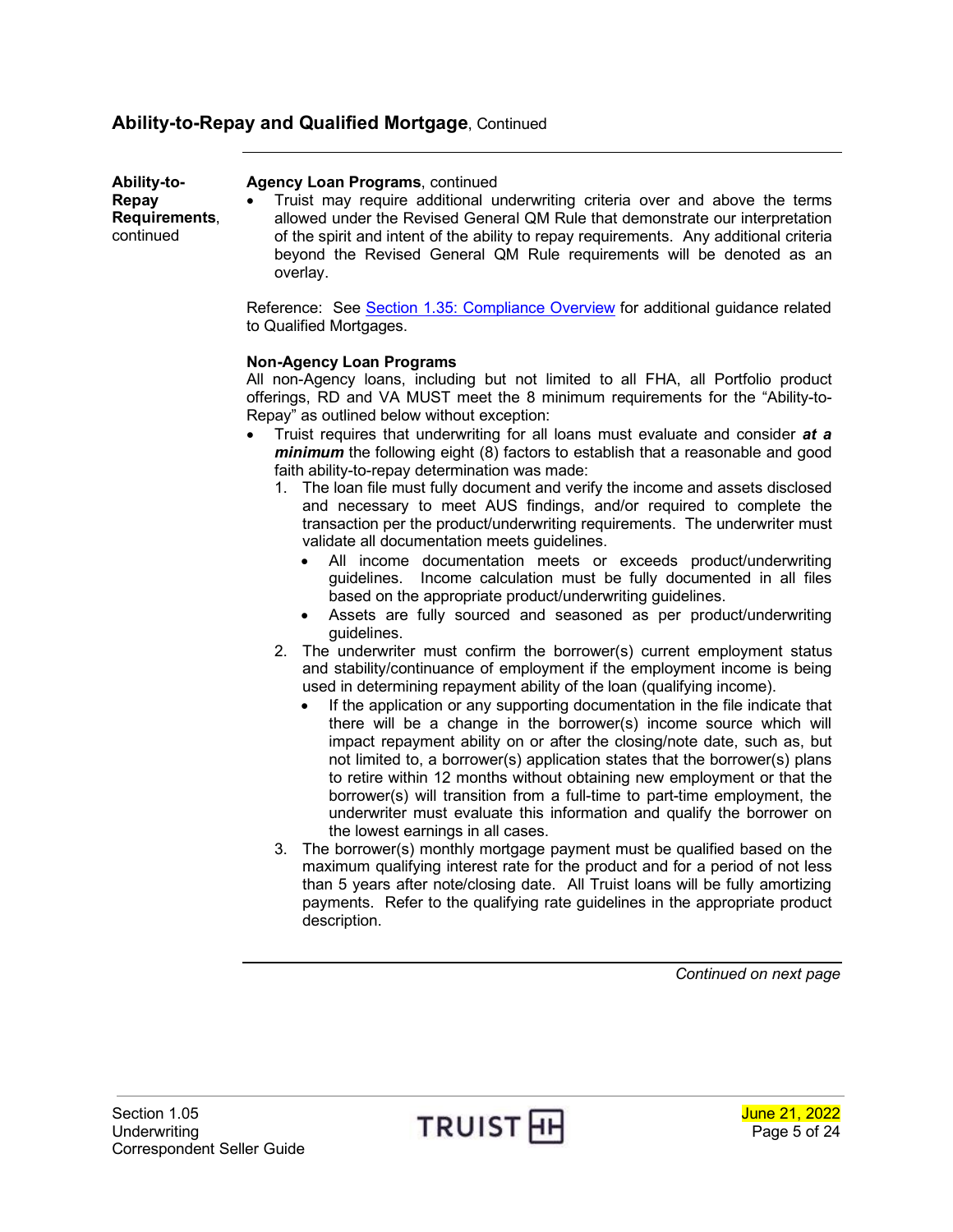# **Ability-to-Repay and Qualified Mortgage**, Continued

| Ability-to-<br>Repay<br>Requirements,<br>continued | Non-Agency Loan Programs, continued<br>The borrower(s) monthly payment on any loan in process (including a<br>4.<br>HELOC) that the underwriter knows or has reason to know will be made,<br>requires additional due diligence when reviewing the credit report inquiries<br>and the payment impact must be considered in the underwriting decision.<br>For a HELOC, the underwriter MUST include the payment on any or all<br>simultaneous loan transaction in the qualifying debt-to-income ratio,<br>regardless of whether the HELOC is drawn at or before note/closing date.<br>Refer to the secondary financing guidelines for additional information.                                                                                                                                                                                              |
|----------------------------------------------------|----------------------------------------------------------------------------------------------------------------------------------------------------------------------------------------------------------------------------------------------------------------------------------------------------------------------------------------------------------------------------------------------------------------------------------------------------------------------------------------------------------------------------------------------------------------------------------------------------------------------------------------------------------------------------------------------------------------------------------------------------------------------------------------------------------------------------------------------------------|
|                                                    | The borrower(s) total monthly payment for all housing obligations (property<br>5.<br>taxes, insurance, HOA/condo/co-op fees and special assessments, ground<br>rent, or leasehold payment must be included when determining the<br>qualifying DTI ratio.                                                                                                                                                                                                                                                                                                                                                                                                                                                                                                                                                                                                 |
|                                                    | 6. The underwriter must include and document all current debt obligations,<br>including but not limited to non-standard payroll deductions (standard payroll<br>deductions which are not in debt obligations/DTI: federal, state, and local<br>taxes, FICA, retirements contributions, 401K, union dues, deductions to<br>savings, child care, voluntary deductions), garnishments, regularly<br>scheduled withdrawals on the credit report, alimony, and child support when<br>calculating the qualifying DTI ratio. Refer to both the credit requirements<br>and the liabilities guidelines for the appropriate product for additional<br>information.                                                                                                                                                                                                 |
|                                                    | 7. The underwriter must fully validate that the borrower(s) total monthly DTI<br>ratio (including all debts as disclosed and verified by credit report/VOL/VOM,<br>etc. [debts may or may not appear on the credit report but may on the<br>application and/or title binder]) does not exceed 43% or allowable DTI based<br>on AUS findings, except on an FHA or VA loan. See qualifying DTI<br>guidelines for the appropriate product.                                                                                                                                                                                                                                                                                                                                                                                                                  |
|                                                    | 8. The underwriter must fully evaluate the borrower(s) credit history past and<br>present as documented by an acceptable credit report, verification of loan,<br>verification of mortgage, cancelled checks on private debts, and/or previous<br>rental/mortgage history, etc. The borrower must have demonstrated a<br>willingness and ability to repay debt obligations past and present. The<br>underwriter may require additional information to verify that any previous<br>derogatory credit situation(s) have been resolved and is confident in the<br>borrower(s) ability to repay the loan.<br>The underwriter must validate that all of the above guidelines have been met or<br>exceeded prior to final loan approval and/or clearing a loan to close. The<br>correspondent lender should not proceed with closing until necessary validation |
|                                                    | is in the loan file.                                                                                                                                                                                                                                                                                                                                                                                                                                                                                                                                                                                                                                                                                                                                                                                                                                     |



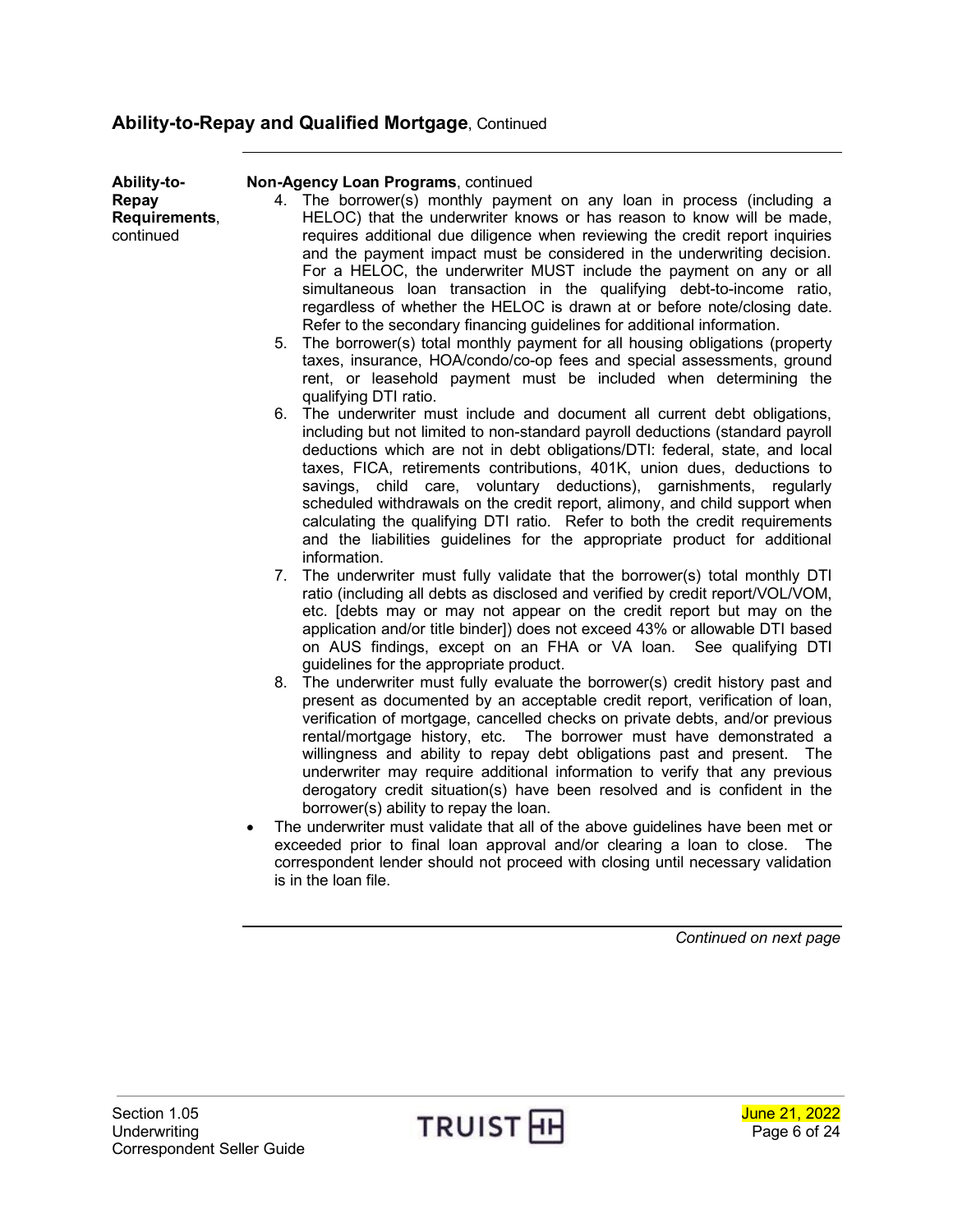# **Ability-to-Repay and Qualified Mortgage**, Continued

| Ability-to-<br>Repay<br>Requirements,<br>continued | Non-Agency Loan Programs, continued<br>Established within the amendment to Reg. Z is a safe harbor provision known as<br>$\bullet$<br>the "qualified mortgage" (QM) standard. In order for a loan to meet the QM<br>standard it must meet specific requirements above the ATR requirements. The<br>additional requirements affect credit tolerances, product features, compensation<br>and pricing. Truist does not permit the origination of "non-qualified mortgages"<br>(Non-QM) for the Key Loan Program in the Correspondent Line of Business. |
|----------------------------------------------------|-----------------------------------------------------------------------------------------------------------------------------------------------------------------------------------------------------------------------------------------------------------------------------------------------------------------------------------------------------------------------------------------------------------------------------------------------------------------------------------------------------------------------------------------------------|
|                                                    | <b>Note:</b> Truist is not adopting the revised QM requirements for non-Agency loans<br>at this time. To be eligible for purchase by Truist, Non-Agency loans must<br>continue to meet the "General QM" definition under the QM Rule issued January<br>10, 2013 (that existed prior to the issuance of the Revised General QM Final<br>Rule on December 10, 2020). See Section 1.35: Compliance Overview for<br>additional guidance related to Qualified Mortgages.                                                                                 |

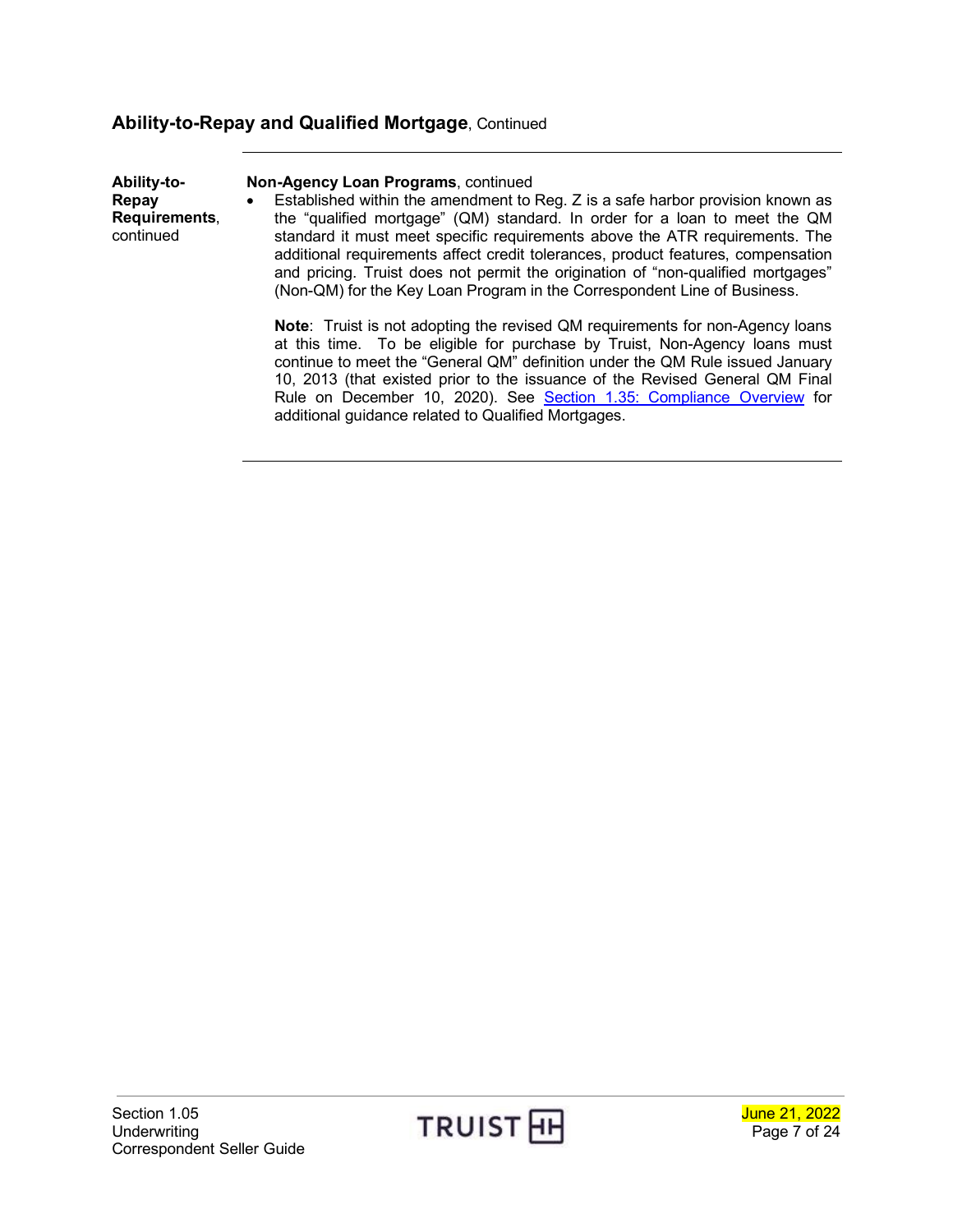<span id="page-7-1"></span><span id="page-7-0"></span>**General Requirements for all Non-Delegated Loans**

- All loans must be registered prior to submitting to Truist for underwriting.
- All conventional, conforming loans eligible for automated underwriting must be submitted through either Fannie Mae's Desktop Underwriter (DU) or Freddie Mac's Loan Product Advisor (LPA) before traditional underwriting may be considered

Reference: Se[e Section 1.04: Automated Underwriting](http://www.truistsellerguide.com/manual/cor/general/1.04AUS.pdf) of the Correspondent Seller Guide, for specific details.

- Correspondent lenders are required to order mortgage insurance if the loan requires.
- The Mortgage Insurance Certificate must be in the closed loan file prior to purchase by Truist.
- For all loans, the Underwriting Submission Checklist [\(COR 0005\)](http://www.truistsellerguide.com/manual/cor/forms/cor0005.pdf) should be used to assist in submitting complete files for underwriting.
- The following loan transactions are not eligible for purchase if Truist underwrites the loan:
	- loans utilizing Freddie Mac's appraised value representation and warranty relief – Loan Collateral Advisor®

**Note**: This does not include loans eligible for Freddie Mac's LPA automated collateral evaluation (ACE).

- Fannie Mae's HomeStyle Renovation mortgage transactions
- Freddie Mac's CHOICERenovation mortgage transactions
- **Calculating Self-Employment Income**:
	- DU loans where a Fannie Mae-approved self-employment income calculation tool (e.g. LoanBeam's FNMA SEI 1084 workbook) has been used. See Fannie Mae's website for the list o[f Approved Vendor Tools](https://singlefamily.fanniemae.com/applications-technology/desktop-underwriter-validation-service/du-validation-service-verification-report-vendors)
	- LPA loans for borrowers with self-employed income evaluated using automated income assessment with Loan Product Advisor using tax return data (i.e., LPA AIM for self-employed income)

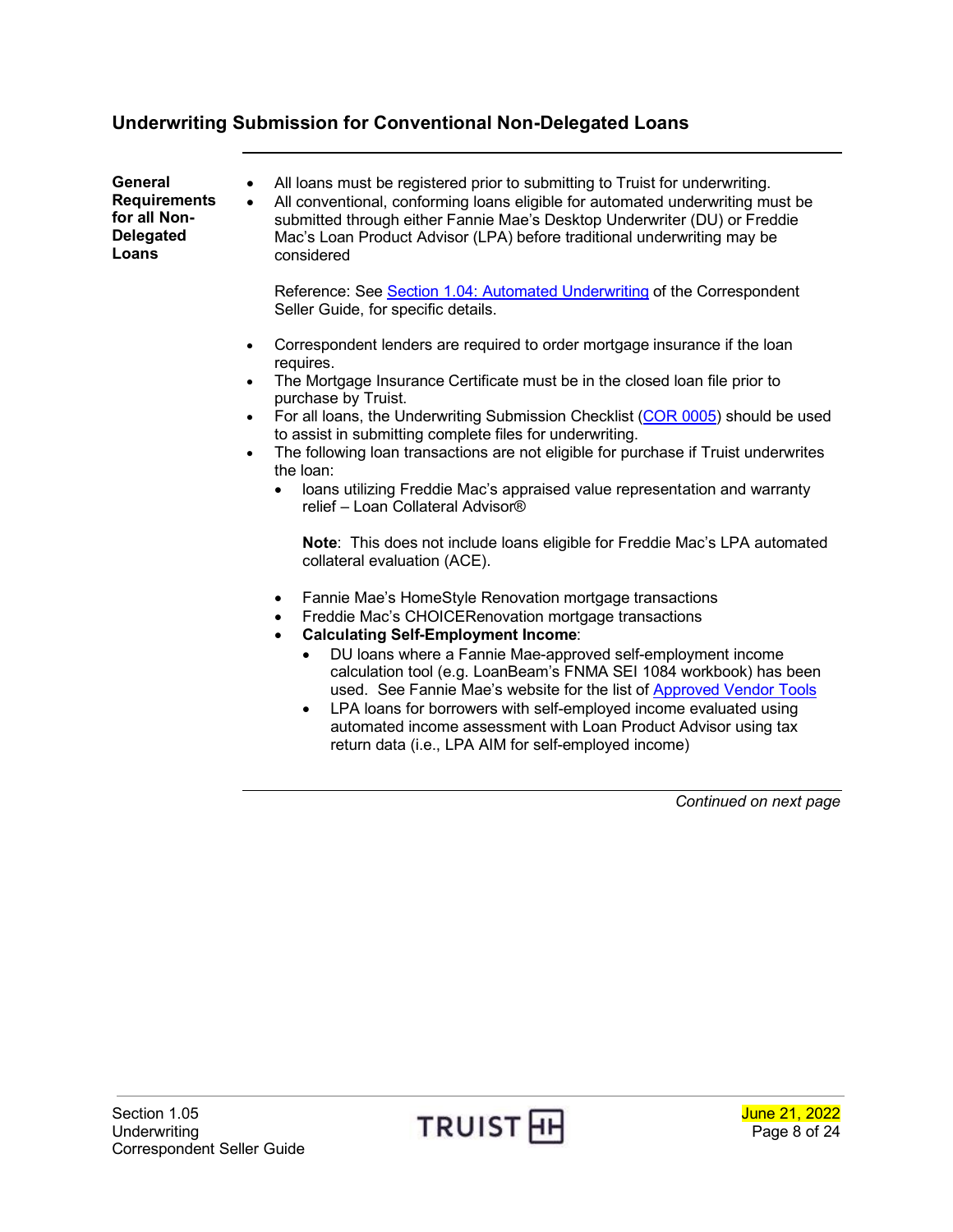<span id="page-8-0"></span>

| Submission to<br>Truist | • For Credit and Collateral underwriting, the entire loan file, inclusive of the<br>appraisal and sales contract, if applicable, is submitted electronically via the Doc<br>Center in LendingSpace.<br>For Credit Only underwriting (TBD address), submit a complete credit package<br>$\bullet$<br>electronically via the Doc Center in LendingSpace. Once the property has been<br>identified, update the address and upload the contract and appraisal to the Doc<br>Center in LendingSpace.<br>For Delegated Key Loan Program transactions, submit appraisals to the Doc<br>$\bullet$ |
|-------------------------|-------------------------------------------------------------------------------------------------------------------------------------------------------------------------------------------------------------------------------------------------------------------------------------------------------------------------------------------------------------------------------------------------------------------------------------------------------------------------------------------------------------------------------------------------------------------------------------------|
|                         | Center in LendingSpace for both Full and High Level review.<br>References:<br>See Appraisal Delivery Reference Guide for additional information.<br>$\bullet$<br>Contact your LendingSpace admin for access.<br>$\bullet$<br>See Section 1.07: Appraisal Guidelines for appraisal requirements.                                                                                                                                                                                                                                                                                           |

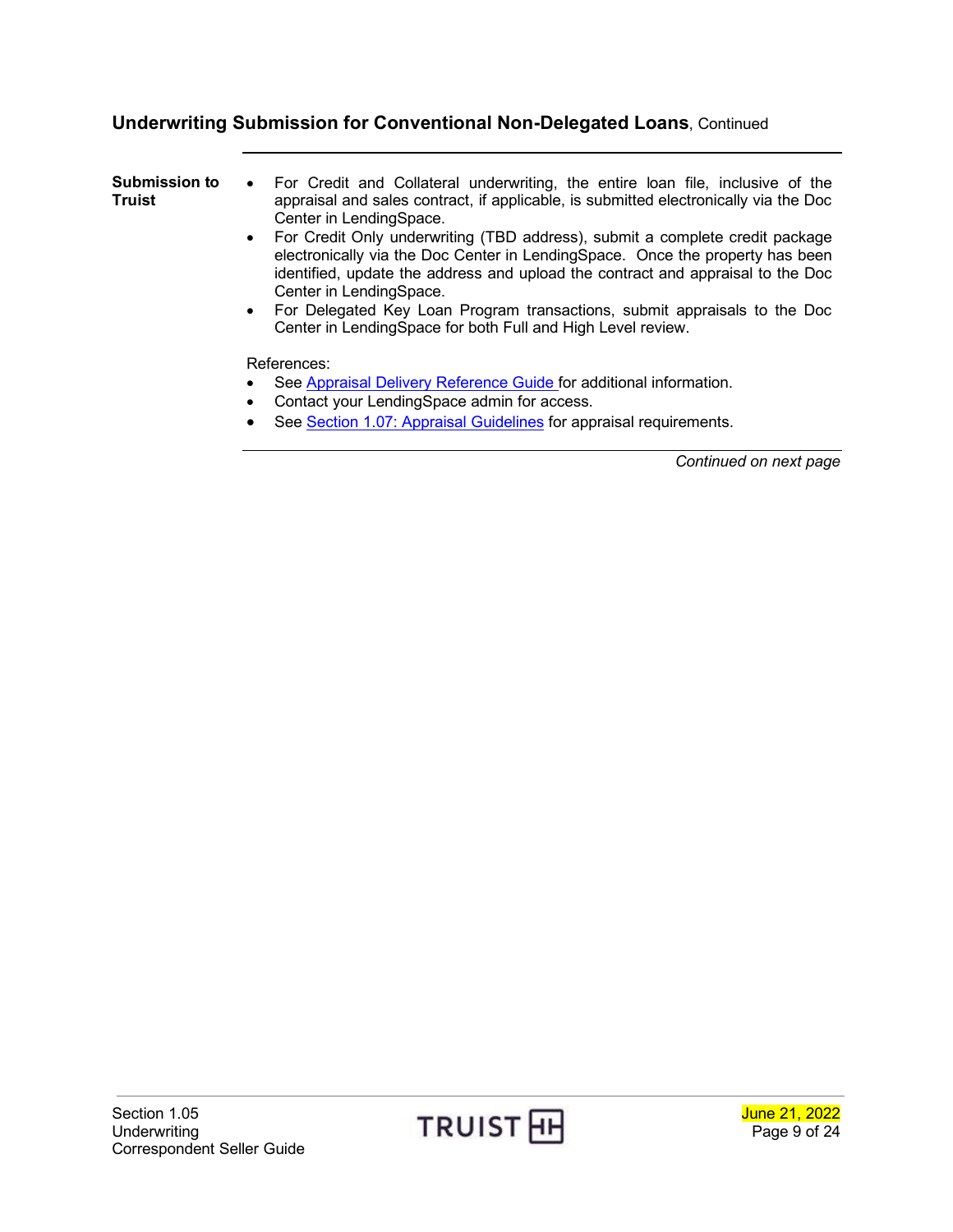<span id="page-9-1"></span><span id="page-9-0"></span>

| <b>Electronic</b><br><b>Document</b><br><b>Delivery</b> | Click here for guidelines on delivering a credit file electronically.<br><b>Note:</b> As a reminder, credit files must be submitted by 4:30 p.m. Eastern Time<br>for the documents to be considered received by Truist on that day.                                                                                                                                                                                                                                                                                                                                                                                                                                                                                                                                                                                                                                                                                                                                                                                                                                                                                                                                                                                                                                                                                                                                                                                                                                                                                                                                                                                                                                                                                                                                                                                                                                                                                                                                                                                                                                                                                                                                                 |
|---------------------------------------------------------|-------------------------------------------------------------------------------------------------------------------------------------------------------------------------------------------------------------------------------------------------------------------------------------------------------------------------------------------------------------------------------------------------------------------------------------------------------------------------------------------------------------------------------------------------------------------------------------------------------------------------------------------------------------------------------------------------------------------------------------------------------------------------------------------------------------------------------------------------------------------------------------------------------------------------------------------------------------------------------------------------------------------------------------------------------------------------------------------------------------------------------------------------------------------------------------------------------------------------------------------------------------------------------------------------------------------------------------------------------------------------------------------------------------------------------------------------------------------------------------------------------------------------------------------------------------------------------------------------------------------------------------------------------------------------------------------------------------------------------------------------------------------------------------------------------------------------------------------------------------------------------------------------------------------------------------------------------------------------------------------------------------------------------------------------------------------------------------------------------------------------------------------------------------------------------------|
| <b>Underwriting</b><br><b>Response Time</b>             | Truist understands the importance of a prompt underwriting response; therefore,<br>once a pre-registered loan has been uploaded to LendingSpace and is eligible for<br>setup, it is Truist's goal to complete the underwriting on the file within two (2)<br>business days.<br>Notes:<br>Although Truist will make every effort to meet the two (2) day turnaround goal,<br>we cannot guarantee this turn time. Turn time will be based on current<br>volumes.<br>Two (2) business days is defined as delivering a verbal decision no later than<br>5:00 p.m. Eastern Time, or two (2) business days following Truist's receipt<br>and setup of the pre-registered underwriting file.<br>Underwriters will continue to call lenders with underwriting decisions.<br>$\bullet$<br>Delegated lenders are strongly encouraged to use their delegated authority where<br>$\bullet$<br>appropriate. Truist underwriting resources will be available to focus on loans that<br>require prior investor approval.<br>As a reminder to Non-delegated conventional lenders, issuance of our<br>٠<br>underwriting approval that is clear to close is required prior to closing the loan.<br>Correspondent lenders must manage pipeline lock expiration dates accordingly.<br>Loan term and product changes requiring marketing approval may delay the<br>$\bullet$<br>communication of written approval.<br>Additionally the following guidelines apply:<br>٠<br>loan re-submissions for product and/or loan term changes, PTC conditions,<br>and pended information are typically reviewed within 1-2 business days of<br>Truist's receipt,<br>all conditions, re-submissions, and pended items must be uploaded to<br>$\bullet$<br>imaging choosing the correct document file type,<br>all PTC conditions for a loan should be submitted for review at the same time,<br>only PTC conditions that require sign-off by Truist should be submitted prior to<br>٠<br>closing, and<br>for efficiency, include loan disclosures along with all other conditions in the<br>closing file.<br>Revisions to appraisals need to be uploaded to www.gofnc.com/truist/ in<br>٠<br>MISMO XML file format. |
|                                                         | Continued on next page                                                                                                                                                                                                                                                                                                                                                                                                                                                                                                                                                                                                                                                                                                                                                                                                                                                                                                                                                                                                                                                                                                                                                                                                                                                                                                                                                                                                                                                                                                                                                                                                                                                                                                                                                                                                                                                                                                                                                                                                                                                                                                                                                              |



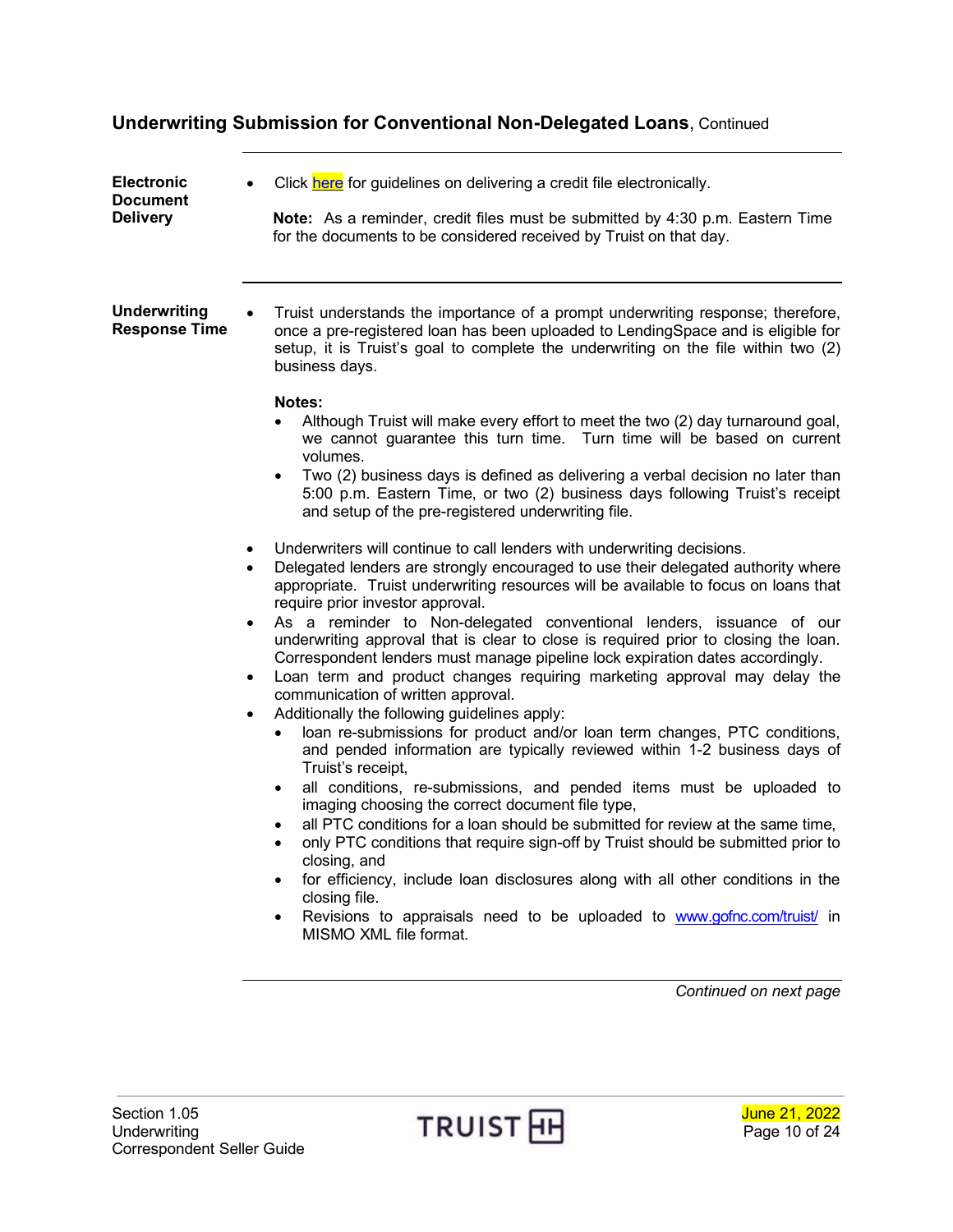<span id="page-10-0"></span>**Prevalent Reasons for Delayed Underwriting Turn Times** The following lists the most prevalent underwriting pend items found at the time of Truist underwriting: • Missing verification of the secondary financing as noted below: • Terms of the existing HELOC/Secondary lien (i.e., a copy of the Note), • The HELOC/Secondary financing payment must be included in the "proposed housing expense," and • The AUS findings (DU/DO and LPA) must reflect the secondary lien.

**Note**: Most loans with secondary financing do not have this documentation, including closed loans.

- Income issues:
	- declining income not addressed,
	- use of unsupported income,
	- inadequately documented income,
	- alimony and child support not documented per AUS findings,
	- incorrectly calculated income,
	- use of self-employment income received less than one (1) year,
	- type of income entered in AUS incorrectly, and
	- missing pay stubs, etc.
- Asset issues:
	- retirement entered in AUS incorrectly,
	- stock and mutual funds entered in AUS incorrectly,
	- type of asset entered in AUS incorrectly,
	- internet verifications that do not identify account number, account holder or financial institution,
	- all pages of statements not included to meet program requirements, and
	- large deposits not explained or documents.
- Missing 1008, 1003 signed by borrower(s) and LO, submission 1003, AUS findings, credit report.

#### **Helpful Hints**:

- Always use program checklist.
- Use the Underwriting Submission Checklist [\(COR 0005\)](http://www.truistsellerguide.com/manual/cor/forms/cor0005.pdf).
- Do not submit disclosures in credit file.
- Always read and fully comply with AUS findings and Truist published guidelines.
- Provide letters of explanation and/or documentation to show how income was determined and calculated.
- Always address declining income.
- Always document earnings trends for self-employed borrowers with a history of declining income.
- Do not assume you can use the lower year's earnings for self-employed borrowers who have declining income.
- Frozen credit reports must meet product guidelines.
- All credit alerts must be addressed by lender per credit reporting bureaus instructions.
- Submit all conditions for review at one time.

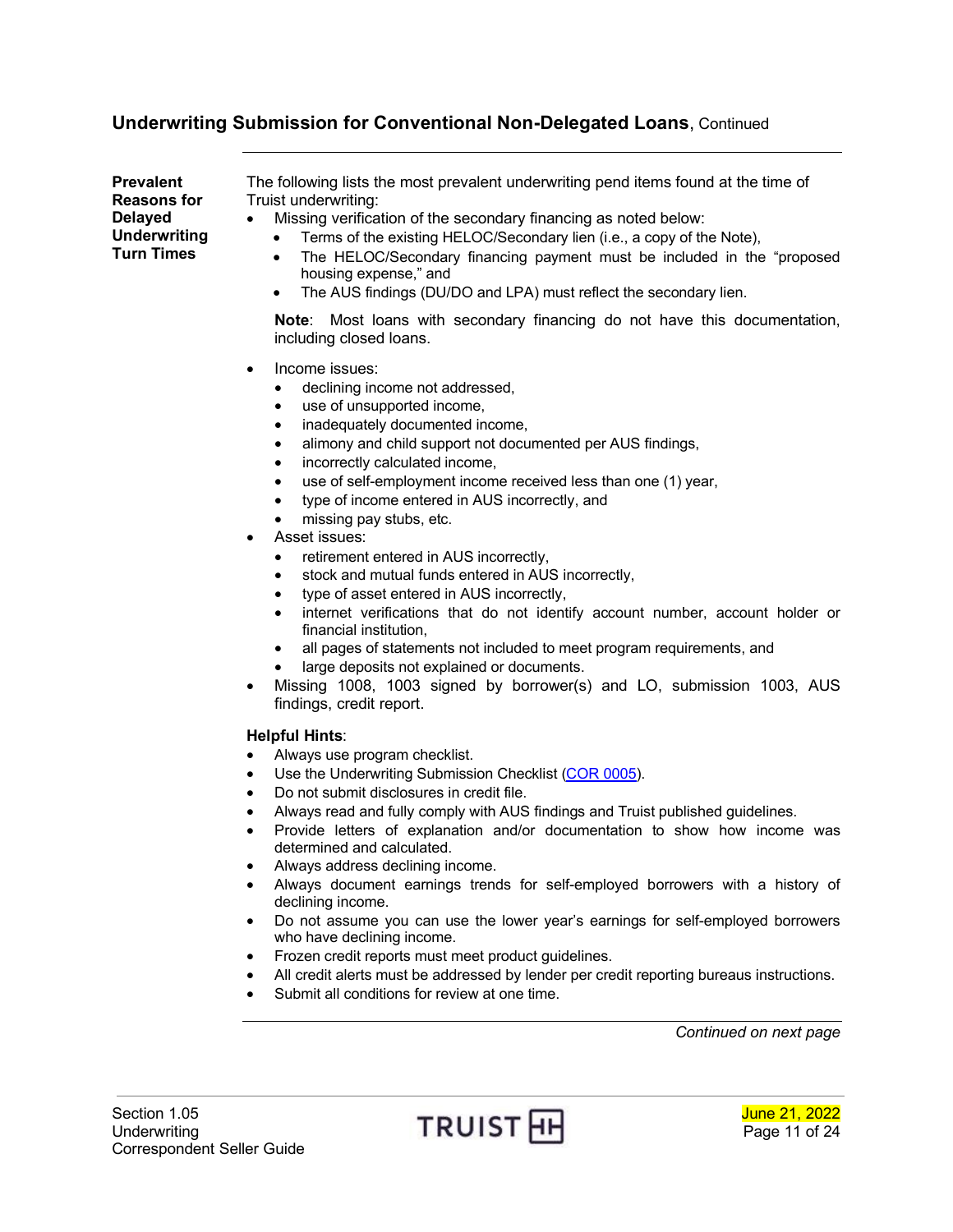<span id="page-11-0"></span>

| <b>Loan Approval</b>                                   | On loans underwritten by Truist, Correspondent lenders will be notified via<br>telephone and e-mail when a credit file is approved. The commitment will be<br>documented on the Decision Letter which is delivered via email through the<br>LendingSpace portal.<br>The Decision Letter indicating approval is subject to compliance with the stated<br>$\bullet$<br>terms and stipulations and satisfaction of the prior to closing and settlement<br>stipulations. These terms and stipulations will be listed first by order of priority<br>(i.e.; prior to funding, prior to closing, at settlement, etc.) and then by category<br>(i.e.; asset, closing, credit/liability, employment/income, etc.).<br>The Decision Letter indicating approval is subject to compliance with the stated<br>$\bullet$<br>terms and stipulations and satisfaction of the prior to closing and settlement<br>stipulations. These terms and stipulations will be listed first by order of priority<br>(i.e.; prior to funding, prior to closing, at settlement, etc.) and then by category<br>(i.e.; asset, closing, credit/liability, employment/income, etc.).<br>The credit expiration date is established from the date of the oldest credit<br>$\bullet$<br>document submitted with the loan file, and the number of days allowed for the<br>loan product or AUS system, if applicable.<br>Credit Only Approval is valid for 60 days. If a fully executed sales contract has not<br>$\bullet$<br>been received in underwriting within 60 days from approval, the loan will be<br>cancelled.<br>If updating of documents is required, the loan must be submitted for re-approval.<br>$\bullet$<br>New appraisals and appraisal updates must be uploaded to www.gofnc.com/truist/<br>$\bullet$<br>in MISMO XML file format for re-approval.<br>Reference: See Section 1.07: Appraisal Guidelines of the Correspondent Seller<br>Guide for additional information on appraisal date requirements. |
|--------------------------------------------------------|---------------------------------------------------------------------------------------------------------------------------------------------------------------------------------------------------------------------------------------------------------------------------------------------------------------------------------------------------------------------------------------------------------------------------------------------------------------------------------------------------------------------------------------------------------------------------------------------------------------------------------------------------------------------------------------------------------------------------------------------------------------------------------------------------------------------------------------------------------------------------------------------------------------------------------------------------------------------------------------------------------------------------------------------------------------------------------------------------------------------------------------------------------------------------------------------------------------------------------------------------------------------------------------------------------------------------------------------------------------------------------------------------------------------------------------------------------------------------------------------------------------------------------------------------------------------------------------------------------------------------------------------------------------------------------------------------------------------------------------------------------------------------------------------------------------------------------------------------------------------------------------------------------------------------------------------------------------------------------------|
| Incomplete<br><b>Credit File</b><br>(Pended<br>Status) | If the credit file is incomplete, the underwriter will notify the correspondent of the<br>$\bullet$<br>additional information needed to make a credit decision.<br>A Pended Loan<br>Notification will be delivered via the LendingSpace portal.<br>Correspondent lenders may deliver underwriting stipulations electronically by<br>$\bullet$<br>uploading into the LendingSpace portal.<br>If the underwriter has not received the proper documentation, by the end of the<br>60 <sup>th</sup> calendar day, the loan may be designated as denied.<br>If the leap is depied a Nation of Action $\tau$ oken will be issued                                                                                                                                                                                                                                                                                                                                                                                                                                                                                                                                                                                                                                                                                                                                                                                                                                                                                                                                                                                                                                                                                                                                                                                                                                                                                                                                                            |

<span id="page-11-1"></span>• If the loan is denied, a *Notice of Action Taken* will be issued.



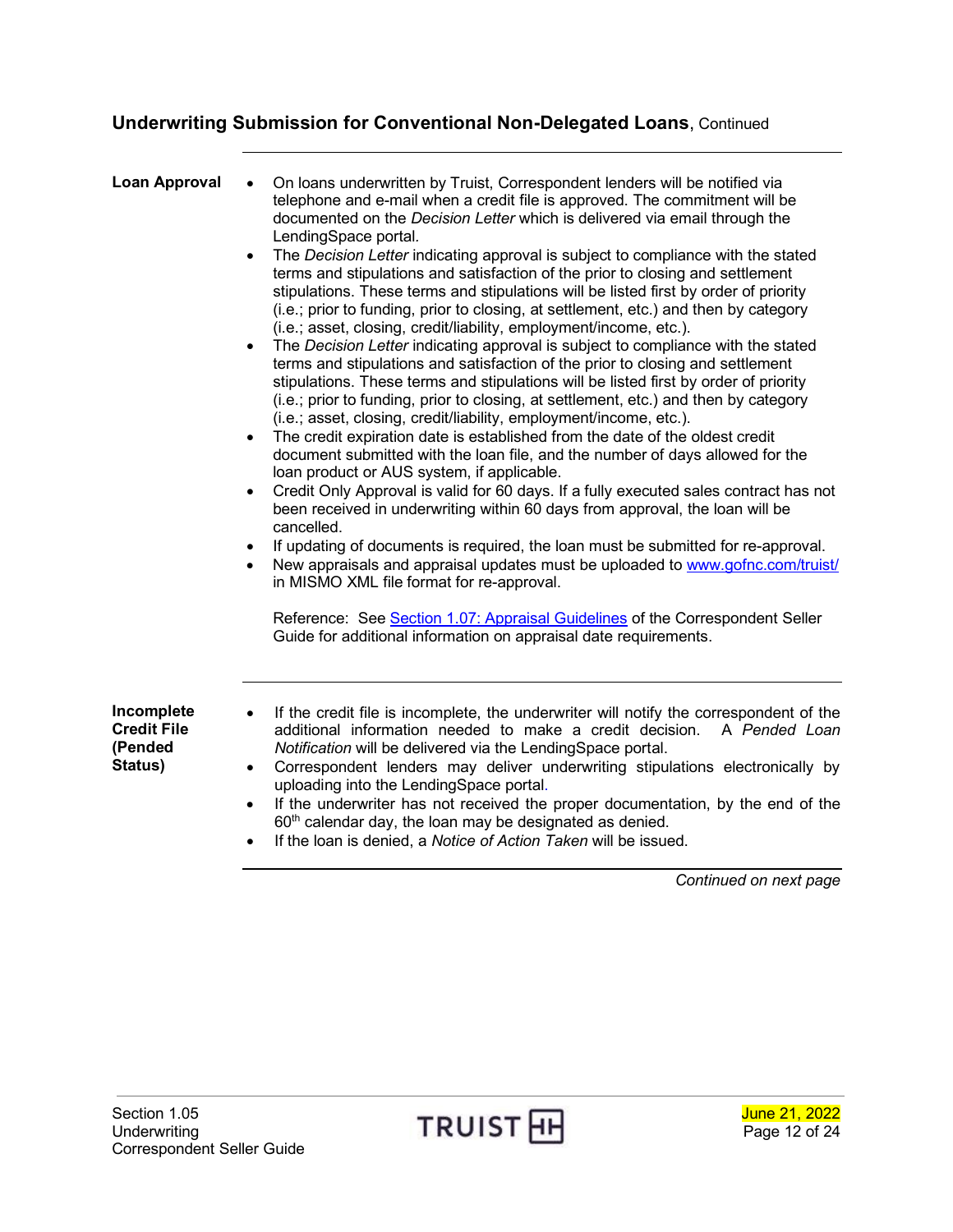<span id="page-12-0"></span>**Borrower Removal from Multi-borrower Loan Application**

• Truist does not permit the modification of an existing application removing an applicant for any reason. In order to ensure compliance with all regulatory requirements, Truist confirms that the final action taken on the existing application<br>is appropriate. A new application is required when proposing different A new application is required when proposing different applicant(s), as follows:

- **Non-qualifying applicants:** If any of the applicants on an existing application does not qualify for the requested credit, Truist issues the appropriate Notice of Adverse Action to the correspondent lender. After denial of the exiting application, submit a new application in the LendingSpace portal, which receives a new loan number.
- If the final action of a loan is denied and the same loan information and borrower information is entered in the LendingSpace portal, the correspondent lender will not get a duplicate loan error.
- **Applicants who wish to withdraw:** Prior to making a credit decision, if a qualifying applicant wishes to withdraw their name from an existing application, submit the applicant's withdrawal request to Truist, for withdrawal of the file. Once Truist withdraws the existing file, submit a new application in the LendingSpace portal, which receives a new loan number.
- If the final action of a loan is withdrawn and the same loan information and borrower information is re-entered in the system within 120 days of the withdrawn date and within the same calendar year, then the correspondent lender will get a duplicate loan error. The correspondent lender must contact the Loan Registration and Lock Desk to determine if the loan is truly a duplicate. If a withdrawn loan is not re-entered within the same calendar year, the correspondent lender will not get a duplicate loan error when reentering the same loan information and borrower information.
- Pricing on the New Application: After taking the appropriate final action (denied or withdrawn) on the existing application, contact the Loan Registration and Lock Desk for assistance with pricing on the new application and the transferring of lock information, if applicable.
- Transferring Documents to the New Application: You may not transfer the credit report from the existing application to the new application; you must pull a new credit report and obtain a new AUS case file, if applicable. Truist will not make any exceptions to this policy. It is acceptable to transfer the appraisal to the new application if the appraisal date is unexpired. If the existing appraisal is older than 120 days (90 days for some products) it is acceptable to update the existing appraisal according to Truist's Appraisal Date Requirements.

Reference: See [Section 1.07: Appraisal Guidelines](https://www.truistsellerguide.com/manual/cor/general/1.07Appraisals.pdf) for information and requirements on the appraisal date.



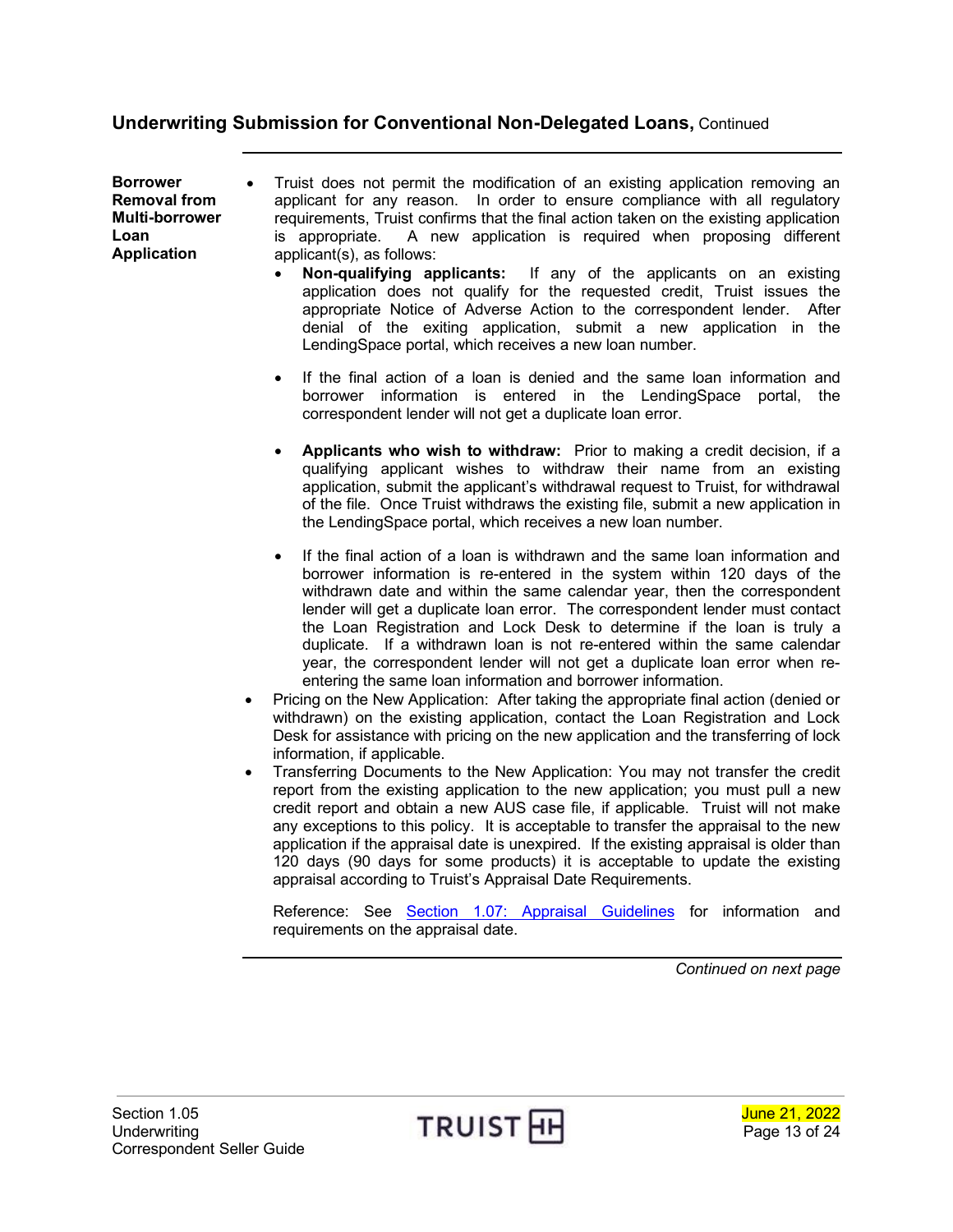<span id="page-13-2"></span><span id="page-13-1"></span><span id="page-13-0"></span>

| <b>Loan Denial</b>     | Truist is required to provide the originating correspondent with a completed Notice<br>$\bullet$<br>of Action Taken. It is the correspondent's responsibility to create and provide an<br>adverse action notification to the applicant.               |
|------------------------|-------------------------------------------------------------------------------------------------------------------------------------------------------------------------------------------------------------------------------------------------------|
| <b>Quality Control</b> | Truist will conduct periodic audits to ensure compliance with these procedures.                                                                                                                                                                       |
| <b>File Retention</b>  | An image of the entire file for all denied and withdrawn loans will be retained in<br>$\bullet$<br>the Truist Bank Headquarters for a period of twenty-five (25) months.<br>The files will include a copy of the Notice of Action Taken.<br>$\bullet$ |



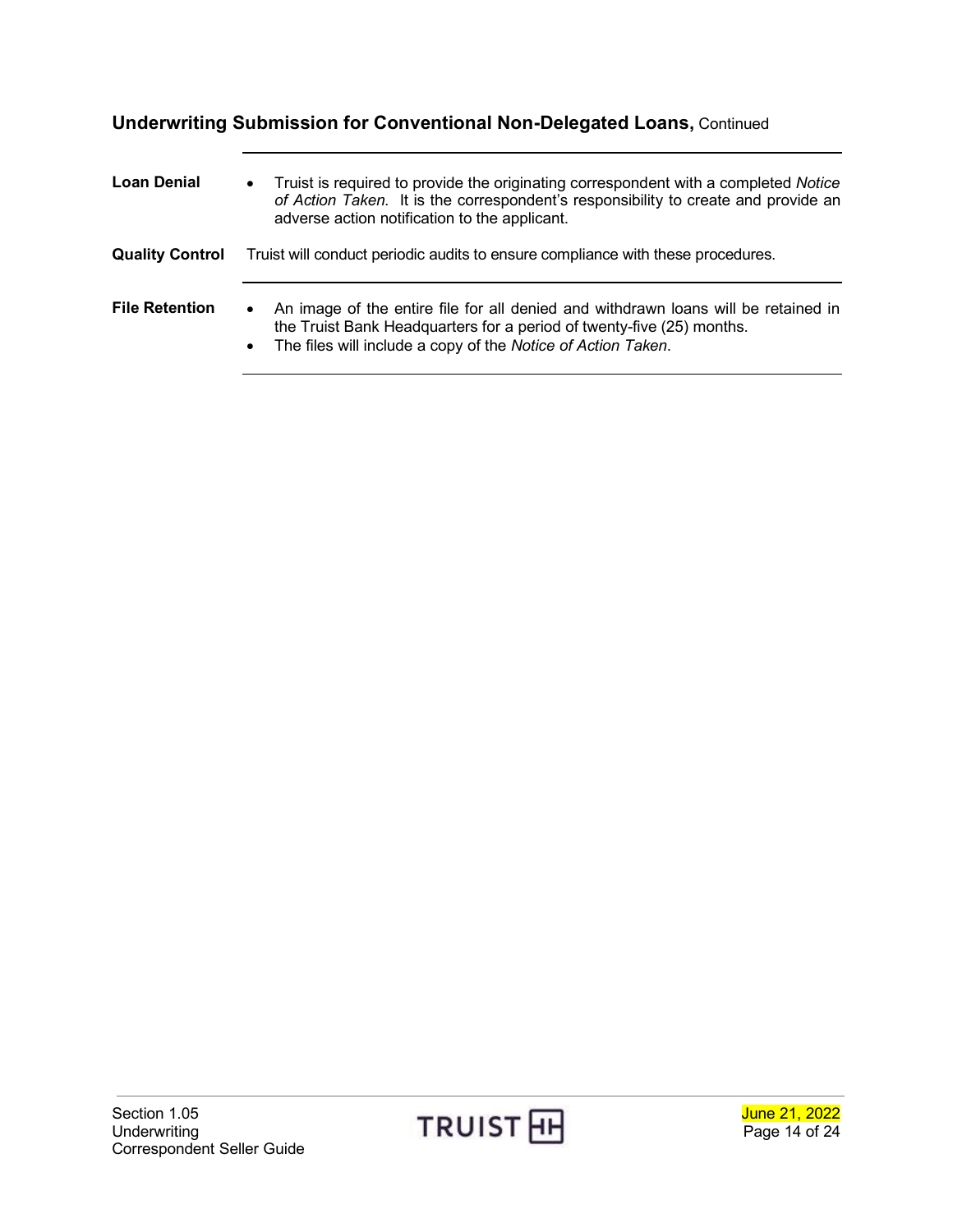# <span id="page-14-0"></span>**Loans Underwritten by MI Contract Underwriting Services**

<span id="page-14-2"></span><span id="page-14-1"></span>

| General                         | accordance with Truist guidelines.<br>site at the mortgage insurance company's office.<br>Company.<br>level of delegated underwriting authority.<br>files to Truist for underwriting.<br>$\bullet$<br>specific underwriting questions at 1-800-382-2111. | In lieu of the direct submission of credit files to Truist, Correspondent lenders<br>may provide eligible files to an approved mortgage insurance (MI) contract<br>underwriter for loan approval and mortgage insurance coverage (if applicable) in<br>The procedures below outline eligibility guidelines for loans underwritten by<br>mortgage insurance contract resources either in a correspondent's office or off-<br>Correspondent lenders must submit under the lender's contract with the MI<br>The MI Company will underwrite the loan under the lender's Truist approved<br>Lenders without Truist delegated underwriting authority must submit all loan<br>Approved MI contract underwriters may contact a Truist underwriter regarding |
|---------------------------------|----------------------------------------------------------------------------------------------------------------------------------------------------------------------------------------------------------------------------------------------------------|-----------------------------------------------------------------------------------------------------------------------------------------------------------------------------------------------------------------------------------------------------------------------------------------------------------------------------------------------------------------------------------------------------------------------------------------------------------------------------------------------------------------------------------------------------------------------------------------------------------------------------------------------------------------------------------------------------------------------------------------------------|
| <b>Approved MI</b><br>Companies | Enact (formerly Genworth)<br><b>MGIC</b><br>$\bullet$<br><b>Essent Guaranty</b><br>$\bullet$<br>Arch MI (formerly CMG/UGI/AGI)<br>٠                                                                                                                      | Radian<br>$\bullet$<br><b>National MI</b><br>$\bullet$                                                                                                                                                                                                                                                                                                                                                                                                                                                                                                                                                                                                                                                                                              |



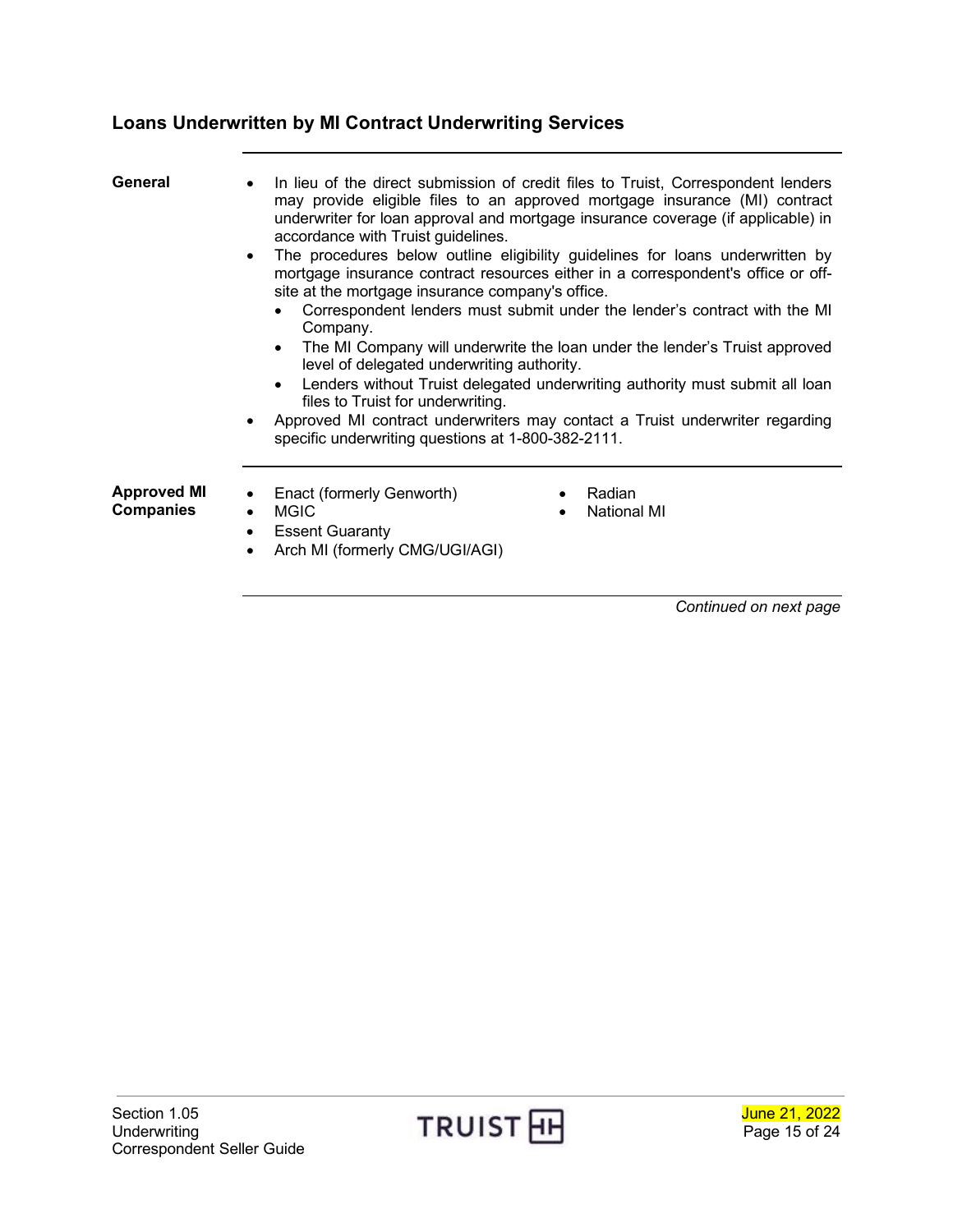# **Loans Underwritten by MI Contract Underwriting Services**, Continued

<span id="page-15-0"></span>

| <b>Loan Delivery to</b><br>Truist | Approved, closed loans submitted to Truist Bank for purchase, must contain the<br>complete credit loan file including the following:<br>the computer generated approval notification issued by the MI contract<br>underwriter,<br>the approval notification must reflect the Correspondent lender as the<br>$\bullet$<br>lender/lender, and<br>the AUS findings, if applicable.<br>٠ |
|-----------------------------------|--------------------------------------------------------------------------------------------------------------------------------------------------------------------------------------------------------------------------------------------------------------------------------------------------------------------------------------------------------------------------------------|
|                                   | Notes:<br>If the loan has been submitted through DO/DU, Fannie Mae has<br>provided allowances for tolerances in some of the information.<br>If the loan has been submitted through LPA, Freddie Mac has provided<br>$\bullet$<br>allowances for tolerances in some of the information.                                                                                               |
|                                   | References:<br>See the Tolerances subtopic in the Underwriting the Borrower topic<br>within Section 2.01: Agency Loan Programs of the Correspondent<br>Seller Guide for additional information.<br>See Section 1.04: Automated Underwriting in the Correspondent Seller<br>Guide, for additional information.                                                                        |
|                                   | Any conditions of approval that did not require the sign-off by the MI underwriter<br>must be cleared by an appropriate associate of the Correspondent lender staff<br>prior to submission for purchase.<br>Loope about de delivered to Truist according to the loop purchase procedures                                                                                             |

• Loans should be delivered to Truist according to the loan purchase procedures outlined in Section 1.08: [Loan Delivery and Purchase Review.](https://www.truistsellerguide.com/manual/cor/general/1.08loandel.pdf)



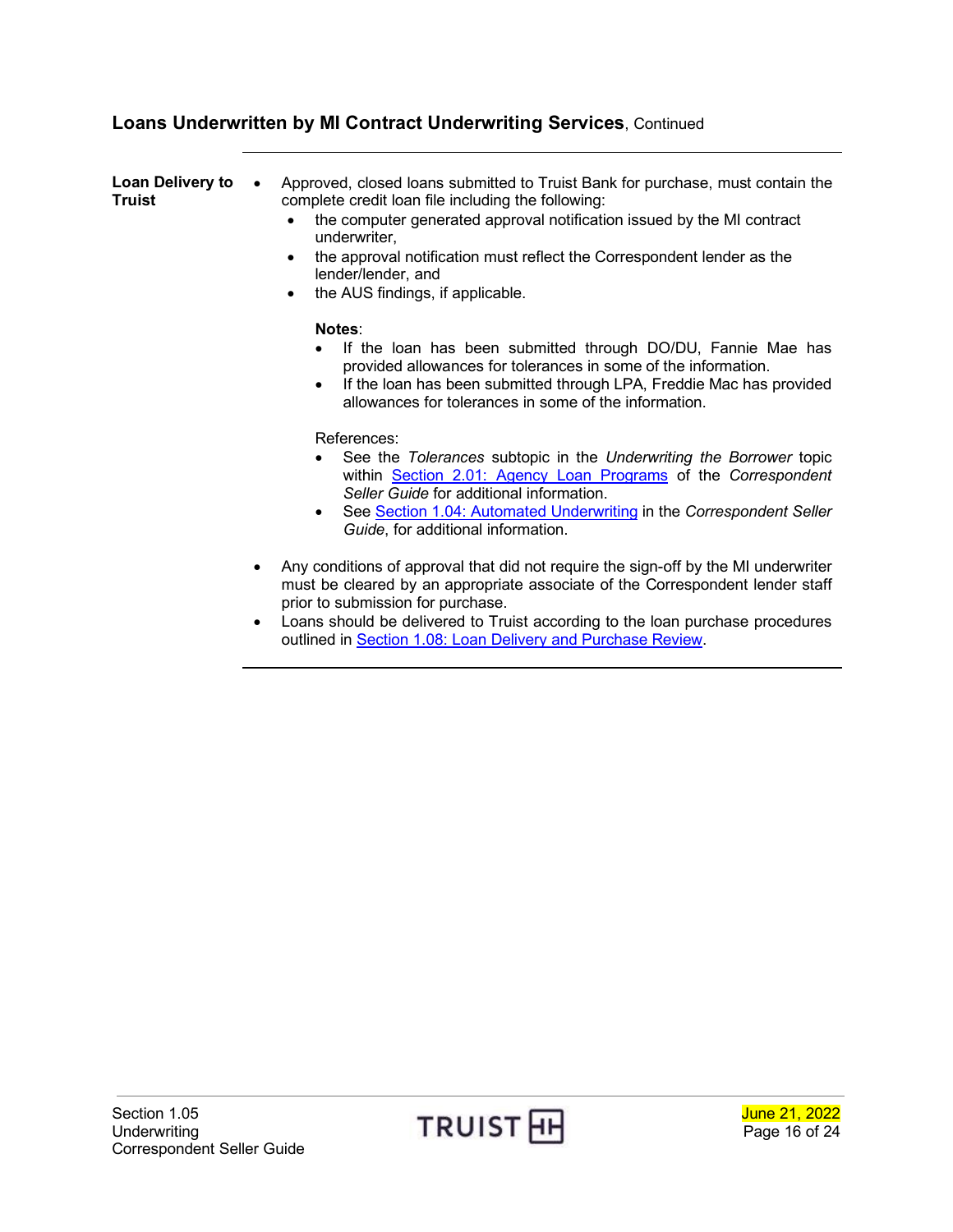### <span id="page-16-0"></span>**Conventional Delegated Underwriting**

<span id="page-16-1"></span>**Delegated Underwriting Classification**

Correspondent lenders who have been approved by Truist for delegated underwriting authority may underwrite and approve certain loans based on the following delegation levels:

| <b>Delegation</b> | <b>Delegated Authority</b>                                                                                                                                                                                                                                                                                                                                                                                                                                                                                                                                                                                                                                                                              |
|-------------------|---------------------------------------------------------------------------------------------------------------------------------------------------------------------------------------------------------------------------------------------------------------------------------------------------------------------------------------------------------------------------------------------------------------------------------------------------------------------------------------------------------------------------------------------------------------------------------------------------------------------------------------------------------------------------------------------------------|
| Level II          | Eligible:<br>$\bullet$<br>Agency Automated Underwriting Systems (AUS) loans including:<br>Agency (1-4 units)<br>Agency Plus (1-4 units)<br>Agency Plus Select (1 unit only)<br>Agency Texas Section 50(a)(6) Mortgages<br>٠<br>Fannie Mae HomeReady® (1-4 units)<br>$\bullet$<br>Freddie Mac Home Possible® (1-4 units)<br>All eligible loans must receive one of the following eligible AUS<br>recommendations:<br>Agency, Agency Plus, and Agency Plus Select<br>DU "Approve/Eligible"<br>LPA "Accept/Eligible"<br>Agency Texas Section 50(a)(6) Cash-out Refinance<br>DU "Approve/Eligible"<br>Fannie Mae HomeReady®<br>DU "Approve/Eligible"<br>Freddie Mac Home Possible®<br>LPA "Accept/Eligible" |
|                   | Ineligible:<br>Non-AUS (Manually Underwritten Transactions)<br>Key Loan Program<br>Jumbo Solution Second Mortgage Program<br>that<br>receive<br>DU/DO<br>"Refer<br>with<br>Caution"<br>a.<br>Loans<br>recommendation are not acceptable.<br>Reference: See the "Loans Underwritten by MI Contract Underwriting<br>Services" topic within this document for additional requirements for<br>submitting loans to MI Companies for underwriting purposes.                                                                                                                                                                                                                                                   |



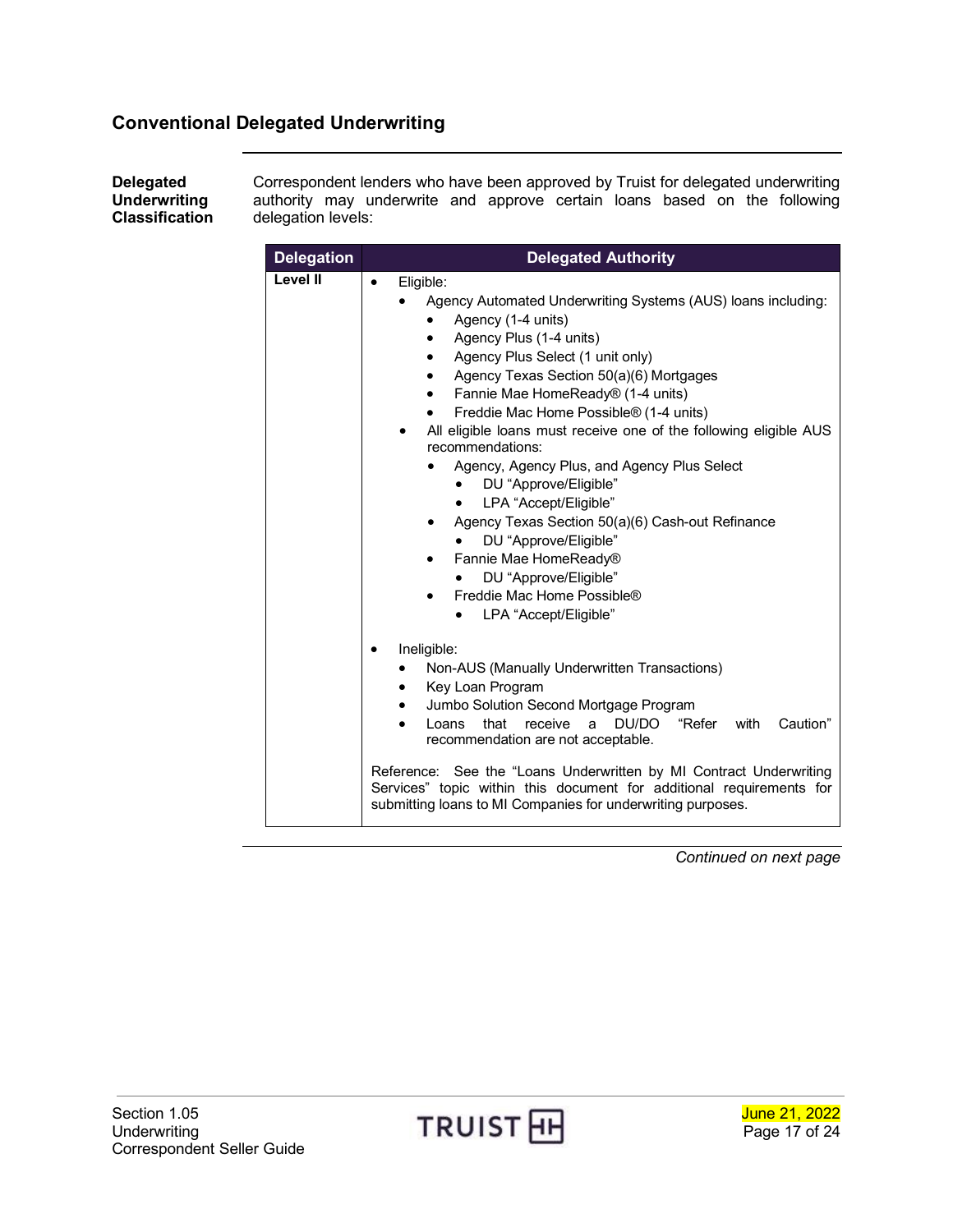### **Conventional Delegated Underwriting**, Continued

| <b>Delegated</b>                      |                                |                                                                                                                                                                                                                                                                                                                                                                                                                                                                                                                                                                                                                                                                                                                                                                                                                                                                                                                                                                                                                                                                                                                                                                                                                                                               |
|---------------------------------------|--------------------------------|---------------------------------------------------------------------------------------------------------------------------------------------------------------------------------------------------------------------------------------------------------------------------------------------------------------------------------------------------------------------------------------------------------------------------------------------------------------------------------------------------------------------------------------------------------------------------------------------------------------------------------------------------------------------------------------------------------------------------------------------------------------------------------------------------------------------------------------------------------------------------------------------------------------------------------------------------------------------------------------------------------------------------------------------------------------------------------------------------------------------------------------------------------------------------------------------------------------------------------------------------------------|
| <b>Underwriting</b>                   | <b>Delegation</b>              | <b>Delegated Authority, (continued)</b>                                                                                                                                                                                                                                                                                                                                                                                                                                                                                                                                                                                                                                                                                                                                                                                                                                                                                                                                                                                                                                                                                                                                                                                                                       |
| <b>Classification,</b><br>(continued) | <b>Expanded</b>                | Eligible:<br>$\bullet$<br>All loans eligible under Level II Authority<br>$\bullet$<br>Agency 1-4 units, non-AUS (Manually Underwritten<br>Transactions)<br>Fannie Mae HomeReady® 1-4 units, non-AUS (Manually<br>$\bullet$<br>Underwritten Transactions)<br>Ineligible:<br>٠<br>Key Loan Program                                                                                                                                                                                                                                                                                                                                                                                                                                                                                                                                                                                                                                                                                                                                                                                                                                                                                                                                                              |
|                                       |                                | Jumbo Solution Second Mortgage Loan Program                                                                                                                                                                                                                                                                                                                                                                                                                                                                                                                                                                                                                                                                                                                                                                                                                                                                                                                                                                                                                                                                                                                                                                                                                   |
|                                       |                                | Reference:<br>See the "Loans Underwritten by MI Contract<br>Underwriting Services" topic within this document for additional<br>requirements for submitting loans to MI Companies for underwriting<br>purposes.                                                                                                                                                                                                                                                                                                                                                                                                                                                                                                                                                                                                                                                                                                                                                                                                                                                                                                                                                                                                                                               |
|                                       | <b>Expanded</b><br><b>Plus</b> | $\bullet$<br>Eligible:<br>All loan eligible under Expanded Authority<br>$\bullet$<br>Key Loan Program transactions meeting the following<br>$\bullet$<br>requirements:<br>Maximum loan amount is based on lender approval<br>$\bullet$<br>level by Truist and is either $\lt$ = \$1,000,000, $\lt$ =<br>$$1,500,000$ or $\le$ /= \$2,000.000<br>1-unit primary residence only (i.e., no second homes)<br>٠<br>Non-occupant co-borrowers are not eligible<br>Short sale subject properties are not eligible<br>originated (regardless of any Third-Party<br>TPO<br>$\bullet$<br>Amendment) are not eligible.<br><b>Note:</b> Joint Ventures are excluded from this restriction<br>as long as the Correspondent has control of the joint<br>venture through majority ownership or voting rights.<br>Joint Venture approval is required by Truist.<br>Ineligible<br>$\bullet$<br>Jumbo Solution Second Mortgage Loan Program<br>Key Loan Program transactions not meeting the above<br>$\bullet$<br>criteria (must be underwritten by Truist)<br>Reference:<br>See the "Loans Underwritten by MI Contract<br>Underwriting Services" topic within this document for additional<br>requirements for submitting loans to MI Companies for underwriting<br>purposes. |

Reference: The C*orrespondent Loan Purchase Agreement* and any *Amendments to the* C*orrespondent Loan Purchase Agreement* specify the lender's level of delegated underwriting authority. Correspondent lenders are responsible for underwriting loans within their delegated authority as indicated on their *Amendments.*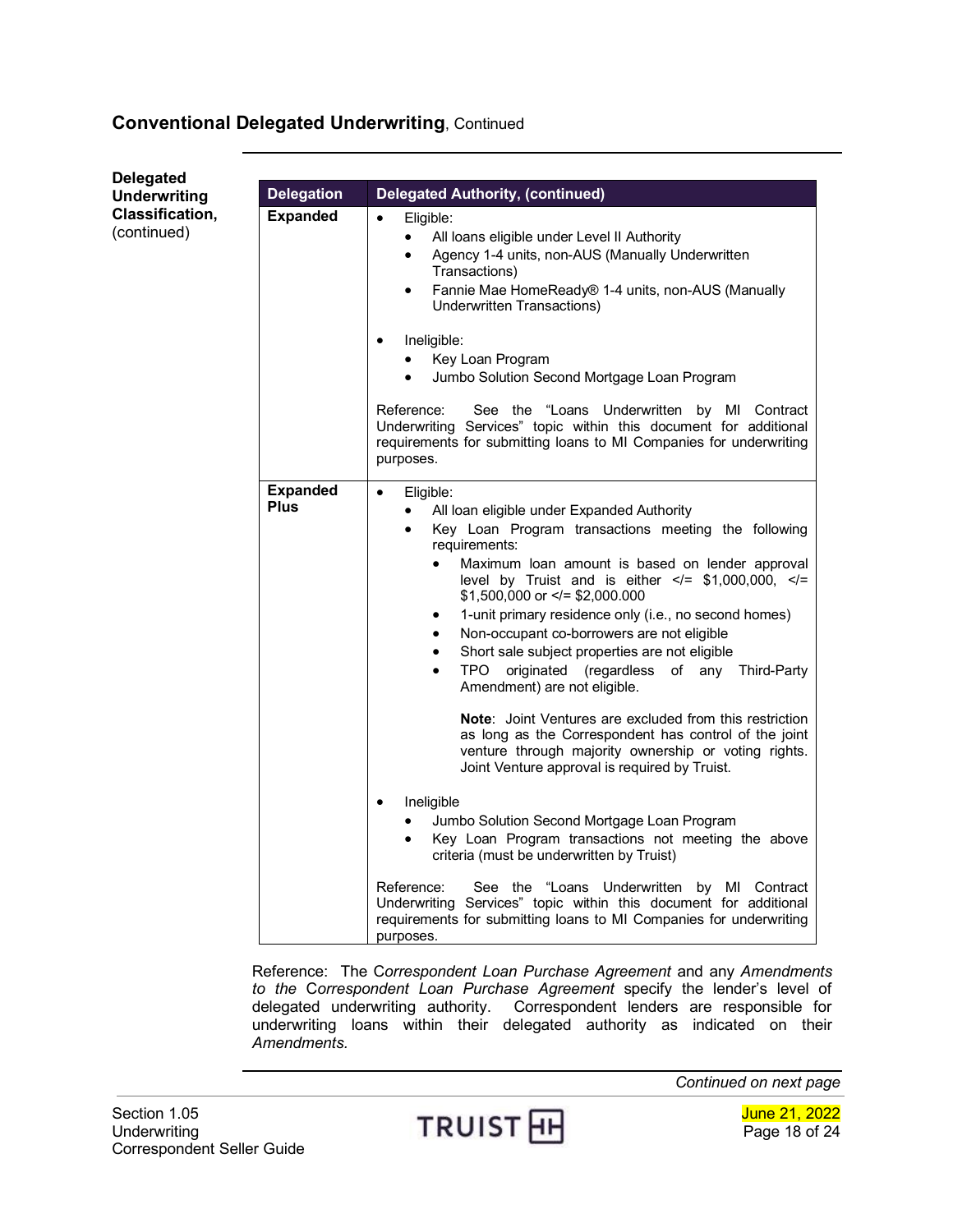### **Conventional Delegated Underwriting**, Continued

**Delegated Underwriting Classification,** (continued)

- Correspondent lenders may not make exceptions to product and underwriting guidelines.
- Not all Correspondent lenders are eligible for delegated underwriting authority.
- Contact your Account Manager for eligibility and qualifying information.

References:

- See the *Underwriting Submission for Conventional Non-Delegated Loans* topic previously presented for additional information.
- See the subtopic, Loans Underwritten by MI Contract Underwriting Services" previously mentioned in this document for additional information.

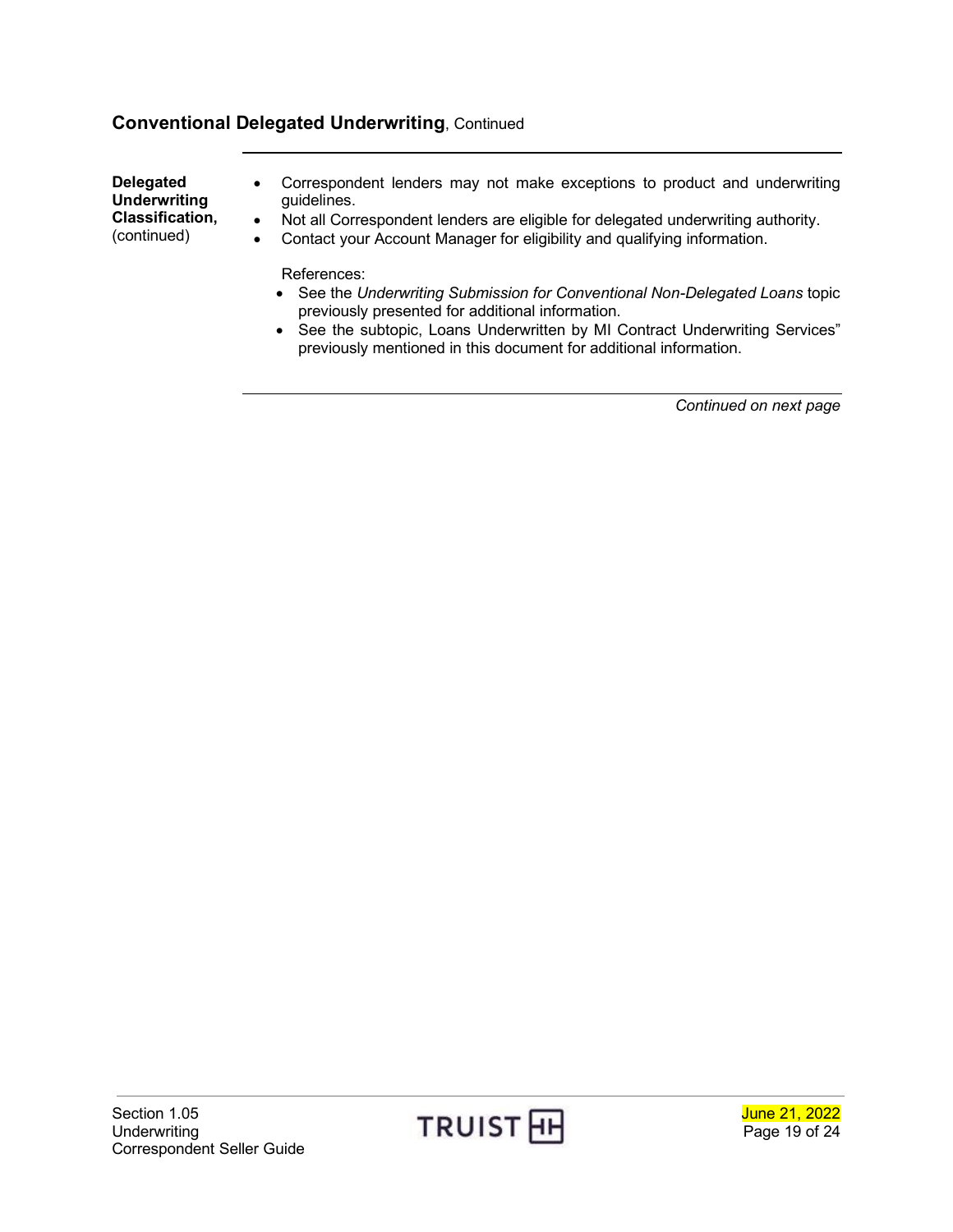### **Conventional Delegated Underwriting**, Continued

<span id="page-19-0"></span>**General Requirements for all Delegated Loans**

The following forms are required for all conventional delegated loans:

**Forms**

- *Key Loan Program Eligibility Checklist* [\(COR 0650\)](https://www.truistsellerguide.com/manual/cor/forms/COR0650.pdf)*,* if applicable
- The following forms are strongly recommended for all delegated loans:
- **Forms** • The *Declining Markets Checklist* [\(COR 0051\)](http://www.truistsellerguide.com/manual/cor/forms/cor0051.pdf) has been created as a tool to assist in underwriting properties located in a declining market.
- Loans previously underwritten by Truist are not eligible for delegated underwriting.

#### **Notes:**

- See the subtopic, DTI Tolerance Guidelines in the Products topic of Section 2.01: [Agency Loan Programs](https://www.truistsellerguide.com/manual/cor/products/cagency.pdf) in the Correspondent Seller Guide for revised DTI Tolerance Guidelines.
- See the subtopic, DTI Tolerance Guidelines in [Section 1.04: Automated](https://www.truistsellerguide.com/manual/cor/general/1.04aus.pdf)  [Underwriting](https://www.truistsellerguide.com/manual/cor/general/1.04aus.pdf) in the Correspondent Seller Guide for revised DTI Tolerance **Guidelines**
- The following loan transactions are not eligible for purchase if Truist underwrites the loan:
	- loans utilizing Freddie Mac's appraised value representation and warranty relief – Loan Collateral Advisor®

**Note**: This does not include loans eligible for Freddie Mac's LPA automated collateral evaluation (ACE).

- Fannie Mae's HomeStyle Renovation mortgage transactions
- **Calculating Self-Employment Income**:
	- DU loans where a Fannie Mae-approved self-employment income calculation tool (e.g. LoanBeam's FNMA SEI 1084 workbook) has been used. See Fannie Mae's website for the list of [Approved Vendor Tools](https://singlefamily.fanniemae.com/applications-technology/desktop-underwriter-validation-service/du-validation-service-verification-report-vendors)
	- LPA loans for borrowers with self-employed income evaluated using automated income assessment with Loan Product Advisor using tax return data (i.e., LPA AIM for self-employed income)
- All AUS loans must be validated and documented in accordance with the product description.
- All appraisals must be reviewed for compliance with Truist's appraisal and property standards.
- All AUS loans submitted for purchase must include a copy of the most current, complete set of AUS Findings.
- All AUS loans submitted for purchase must include the Fannie Mae Transmittal (1008) and must match the AUS Findings.
- Truist randomly selects a certain population of delegated loans for quality control review on a pre or post-funding basis.
- Under the quality control review, the funding of these loans will not be delayed unless material underwriting and/or documentation deficiencies are identified, which must be resolved prior to Truist's purchase of the loan.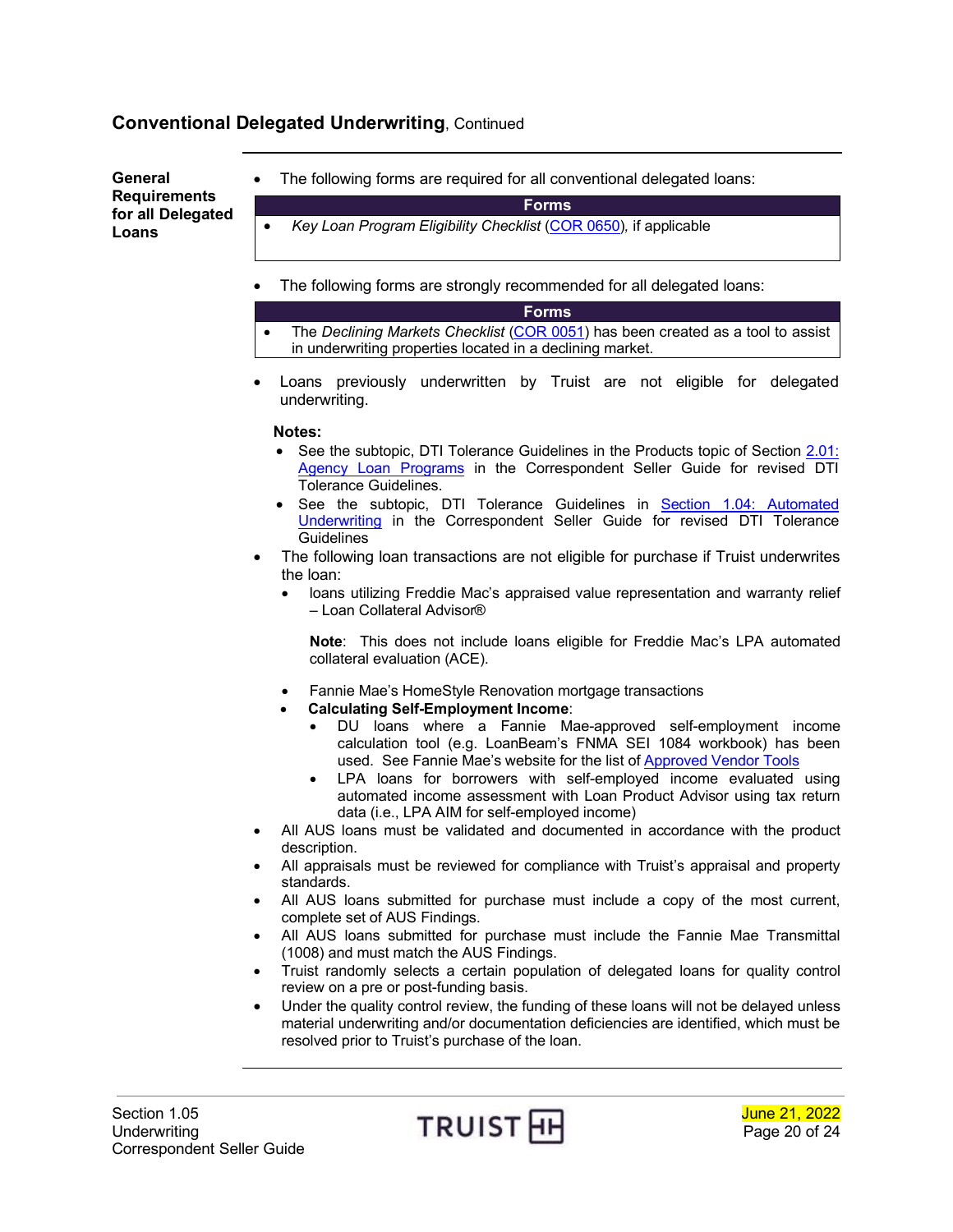# <span id="page-20-0"></span>**Government Underwriting**

<span id="page-20-3"></span><span id="page-20-2"></span><span id="page-20-1"></span>

| <b>VA Government</b><br>Sponsorship<br>Program                                                                       | Truist eliminated the VA Government Sponsorship Program on October 15, 2010.                                                                                                                                                                                                                                                                                                                                                                                                                                                                                                                                                                                                                                                                                                                                                                                                                                                                                                       |
|----------------------------------------------------------------------------------------------------------------------|------------------------------------------------------------------------------------------------------------------------------------------------------------------------------------------------------------------------------------------------------------------------------------------------------------------------------------------------------------------------------------------------------------------------------------------------------------------------------------------------------------------------------------------------------------------------------------------------------------------------------------------------------------------------------------------------------------------------------------------------------------------------------------------------------------------------------------------------------------------------------------------------------------------------------------------------------------------------------------|
| Loans<br><b>Underwritten by</b><br>Correspondent<br><b>Lenders with DE</b><br>or VA Automatic<br><b>Underwriters</b> | Truist will purchase FHA and VA loans from Correspondent Lenders that meet<br>Truist's government lending approval criteria and that have FHA Direct<br>Endorsement or VA Automatic underwriters.<br>It is the Correspondent Lender's responsibility to insure that all FHA and VA<br>loans are in full compliance with FHA and VA regulations, as well as all Truist<br>specific requirements identified in the Truist VA and FHA product descriptions.<br>Truist is not responsible for training Correspondent Lenders or providing HUD or<br>$\bullet$<br>VA handbooks, mortgagee letters, or bulletins.<br>All FHA or VA loans submitted for purchase must include a copy of the current,<br>complete set of AUS Findings, if applicable.<br>Loan files that do not include the AUS Findings will be pended and funding will<br>be delayed.<br>Reference: See Section 1.08: Loan Delivery and Purchase Review of the<br>Correspondent Seller Guide for additional information. |
| <b>HUD Handbooks</b><br>and Mortgagee<br><b>Information</b>                                                          | It is the responsibility of the originating correspondent to ensure that mortgages<br>$\bullet$<br>processed for 203(b) loans meet HUD's guidelines.<br>Correspondent Lenders are responsible for checking their HOC's frequently for<br>$\bullet$<br>local updates or clarifications.<br>Reference: Access the new handbook by clicking this link: HUD Handbook 4000.1.                                                                                                                                                                                                                                                                                                                                                                                                                                                                                                                                                                                                           |



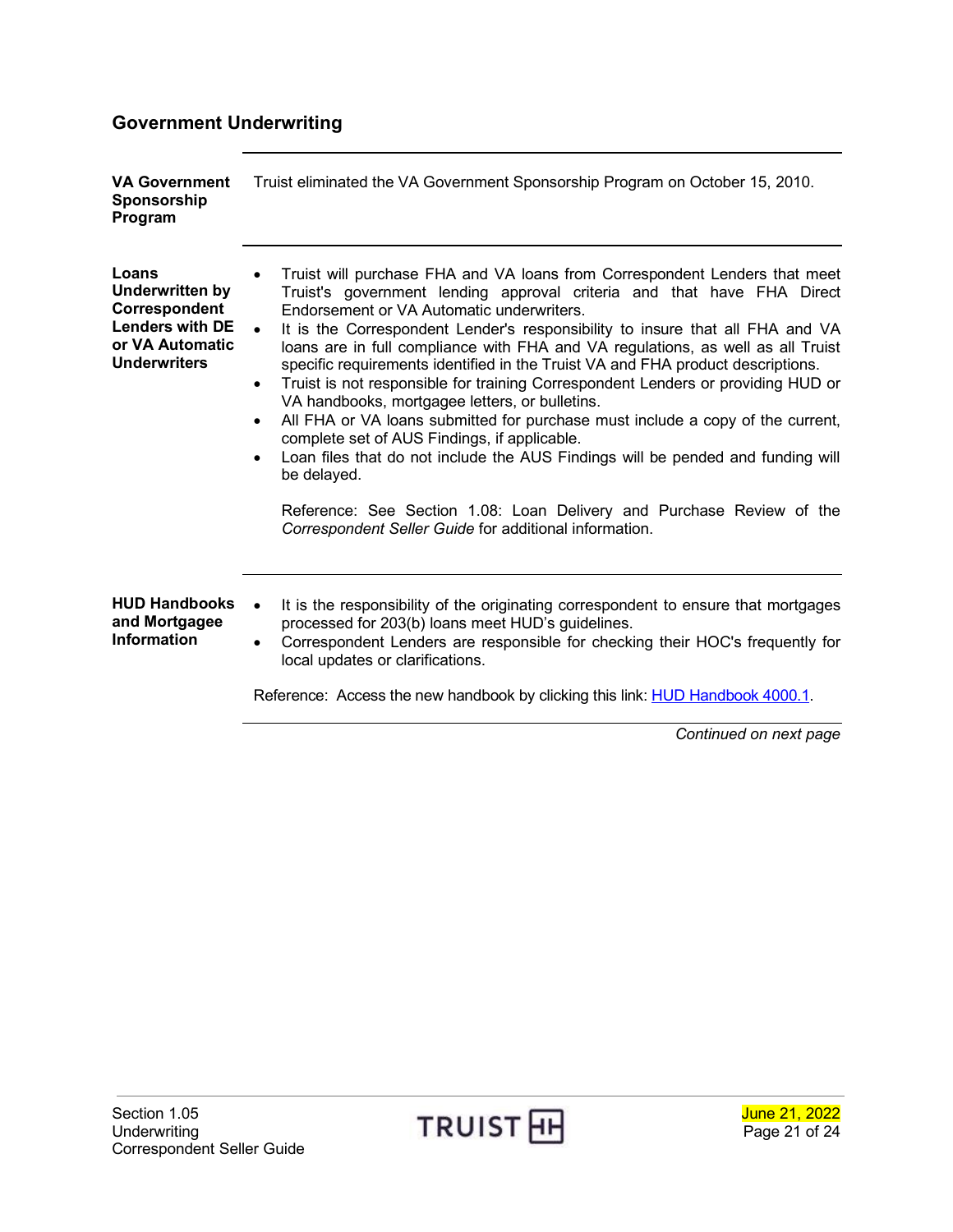#### **Government Underwriting,** Continued

<span id="page-21-0"></span>

| <b>VA Handbooks</b><br>and Updates to<br>the VA Loan<br>Program | • It is the responsibility of the originating correspondent to obtain VA Handbooks<br>and updates to the VA Loan Program and policy as well as to adhere to the VA<br>Lenders Handbook requirements.<br>Changes to the VA Lenders Handbook are on VA's Loan Guaranty website at<br>http://www.benefits.va.gov/homeloans/ |
|-----------------------------------------------------------------|--------------------------------------------------------------------------------------------------------------------------------------------------------------------------------------------------------------------------------------------------------------------------------------------------------------------------|
|                                                                 | Lenders should check this website frequently, as all updates to the VA Home<br>Loan Program will be posted to this site.                                                                                                                                                                                                 |

- VA's Loan Guaranty website provides a listing of Regional VA Loan Centers and Eligibility Centers.
- Correspondents are responsible for checking their regional loan center site frequently for local updates or clarifications.

#### <span id="page-21-1"></span>**HMDA Information**

<span id="page-21-2"></span>**General** *Correspondent Lenders are urged to consult with their Legal and Compliance departments for all of the revisions, information, interpretation and/or additional requirements related to HMDA.*

> Reference: See the *HMDA* topic within **Section 1.35: Compliance Overview** of the *Correspondent Seller Guide*, for additional information on HMDA reporting.

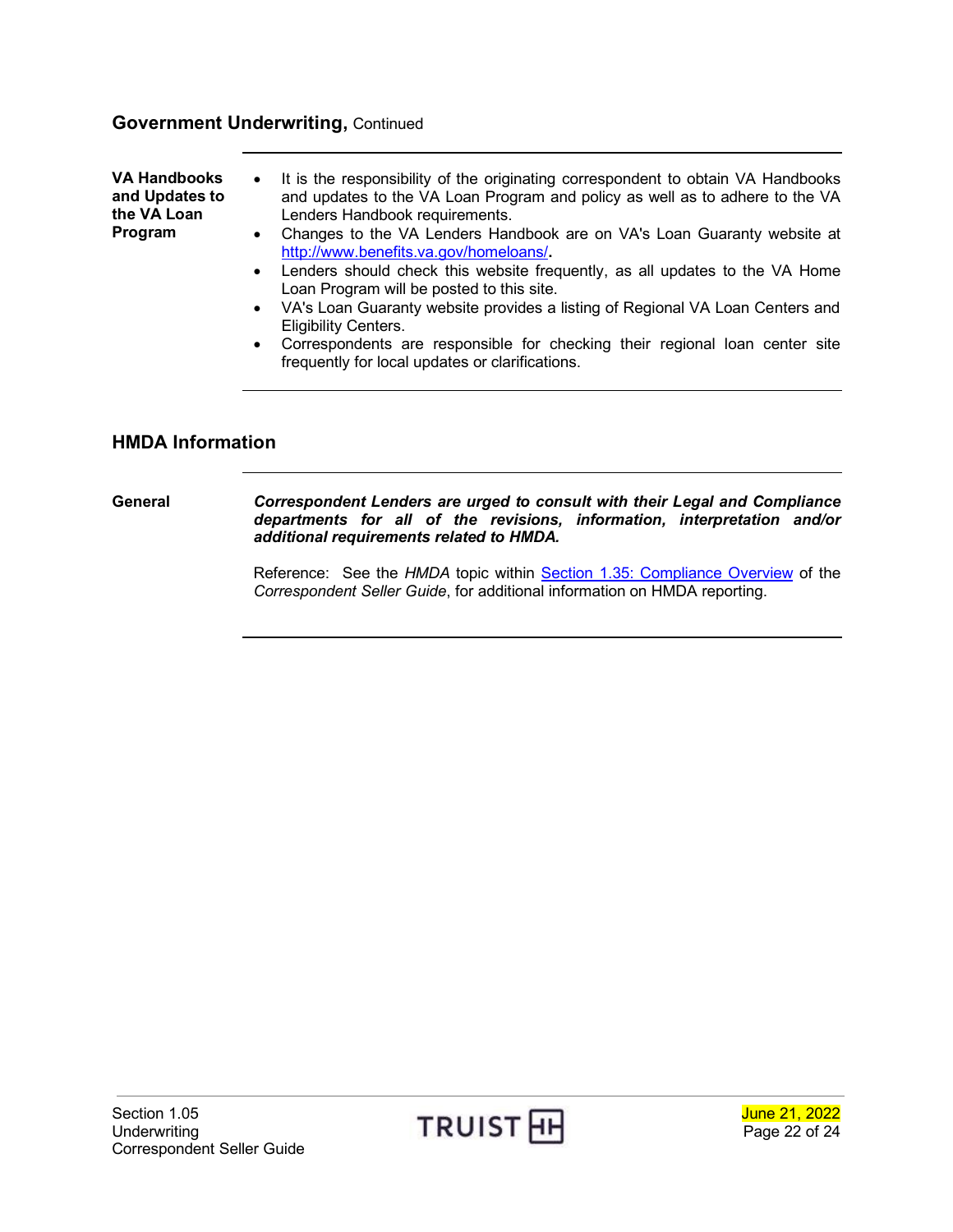# <span id="page-22-0"></span>**Credit Scoring**

<span id="page-22-2"></span><span id="page-22-1"></span>

| General                                | Refer to the specific product description for minimum credit score requirements.                                                                                                                                                                                                                                                                                                                                                                                                                                                                                                                                                                                                                                                                                                                                                                                                                                                                                                                                                                                  |
|----------------------------------------|-------------------------------------------------------------------------------------------------------------------------------------------------------------------------------------------------------------------------------------------------------------------------------------------------------------------------------------------------------------------------------------------------------------------------------------------------------------------------------------------------------------------------------------------------------------------------------------------------------------------------------------------------------------------------------------------------------------------------------------------------------------------------------------------------------------------------------------------------------------------------------------------------------------------------------------------------------------------------------------------------------------------------------------------------------------------|
| <b>Credit Repair</b><br><b>Vendors</b> | • Truist prohibits the use of Credit Repair Vendors designed to help a borrower<br>falsely repair their credit profile by manipulating the data to purposely improve<br>their credit score.<br>It is important to Truist that our lenders are as knowledgeable as possible. Their<br>awareness makes the lending process beneficial to them and us. That is why we<br>approve the use of credit monitoring, fraud alerts, and non-profit credit<br>counseling services to assist the customer in gaining insight about their credit<br>circumstances as it relates to proposed financing with Truist.<br>• If past, current or proposed usage of these credit reporting vendors, for the<br>purpose of artificially improving a borrower's credit profile, is revealed at any time<br>during the loan process, the loan will be determined ineligible and unacceptable<br>to Truist.<br>Reference: See Section 1.27: Credit Vendor and Reporting Guidelines of the<br>Correspondent Seller Guide for additional specific information on use of credit<br>vendors. |
|                                        |                                                                                                                                                                                                                                                                                                                                                                                                                                                                                                                                                                                                                                                                                                                                                                                                                                                                                                                                                                                                                                                                   |